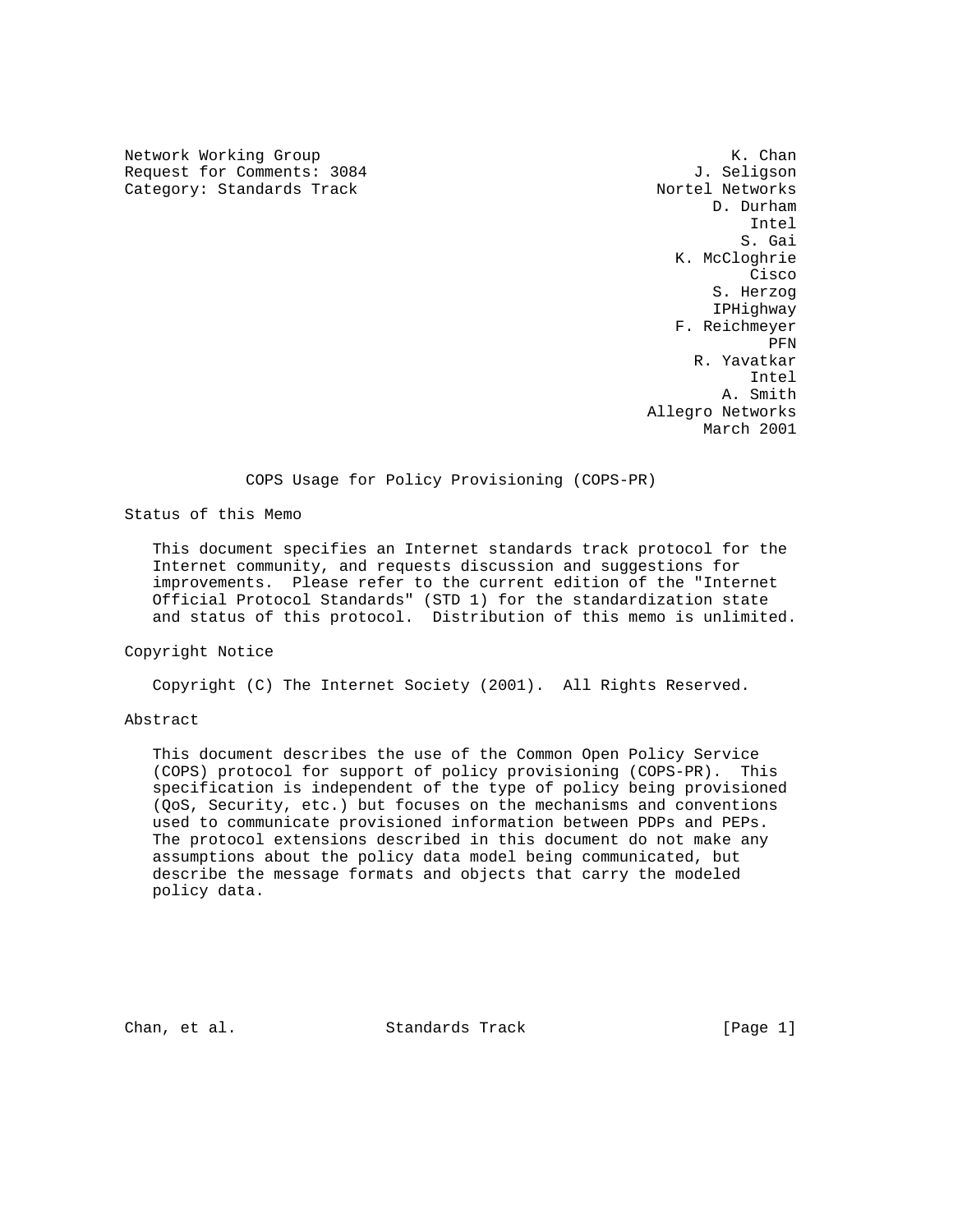# Conventions used in this document

 The key words "MUST", "MUST NOT", "REQUIRED", "SHALL", "SHALL NOT", "SHOULD", "SHOULD NOT", "RECOMMENDED", "MAY", and "OPTIONAL" in this document are to be interpreted as described in [RFC-2119].

# Table of Contents

| 2.2.1. Adding or Deprecating Attributes of a BER Encoded PRC 8 |  |
|----------------------------------------------------------------|--|
| 2.3. COPS Operations Supported for a Provisioning Instance 8   |  |
|                                                                |  |
|                                                                |  |
|                                                                |  |
| $3.3.$ Report State (RPT) PEP -> PDP12                         |  |
|                                                                |  |
| 4.1. Complete Provisioning Instance Identifier (PRID)14        |  |
|                                                                |  |
| 4.3. Encoded Provisioning Instance Data (EPD)16                |  |
| 4.4. Global Provisioning Error Object (GPERR)21                |  |
| 4.5. PRC Class Provisioning Error Object (CPERR)22             |  |
|                                                                |  |
| 5. COPS-PR Client-Specific Data Formats23                      |  |
|                                                                |  |
|                                                                |  |
| 5.3. Policy Provisioning Report Data24                         |  |
| 5.3.1. Success and Failure Report-Type Data Format24           |  |
| 5.3.2. Accounting Report-Type Data Format25                    |  |
|                                                                |  |
|                                                                |  |
|                                                                |  |
|                                                                |  |
|                                                                |  |
|                                                                |  |
|                                                                |  |
|                                                                |  |

Chan, et al. Standards Track [Page 2]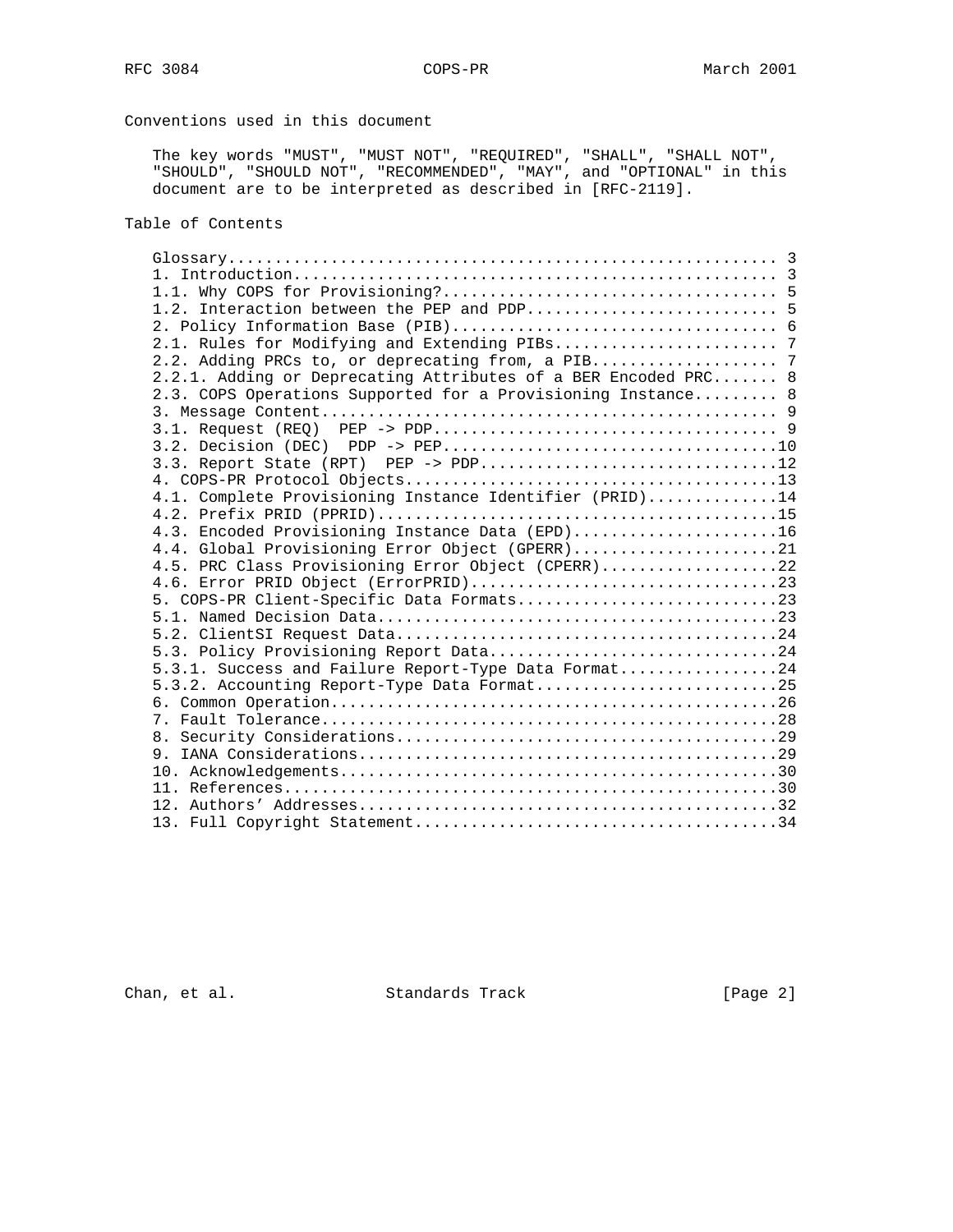Glossary

| Provisioning Instance Identifier. Uniquely identifies an |
|----------------------------------------------------------|
|                                                          |
|                                                          |

### 1. Introduction

 The IETF Resource Allocation Protocol (RAP) WG has defined the COPS (Common Open Policy Service) protocol [COPS] as a scalable protocol that allows policy servers (PDPs) to communicate policy decisions to network devices (PEPs). COPS was designed to support multiple types of policy clients.

 COPS is a query/response protocol that supports two common models for policy control: Outsourcing and Configuration.

 The Outsourcing model addresses the kind of events at the PEP that require an instantaneous policy decision (authorization). In the outsourcing scenario, the PEP delegates responsibility to an external policy server (PDP) to make decisions on its behalf. For example, in COPS Usage for RSVP [COPRSVP] when a RSVP reservation message arrives, the PEP must decide whether to admit or reject the request. It can outsource this decision by sending a specific query to its PDP, waiting for its decision before admitting the outstanding reservation.

 The COPS Configuration model (herein described as the Provisioning model), on the other hand, makes no assumptions of such direct 1:1 correlation between PEP events and PDP decisions. The PDP may proactively provision the PEP reacting to external events (such as user input), PEP events, and any combination thereof (N:M correlation). Provisioning may be performed in bulk (e.g., entire router QoS configuration) or in portions (e.g., updating a DiffServ marking filter).

 Network resources are often provisioned based on relatively static SLAs (Service Level Agreements) at network boundaries. While the Outsourcing model is dynamically paced by the PEP in real-time, the Provisioning model is paced by the PDP in somewhat flexible timing over a wide range of configurable aspects of the PEP.

Chan, et al. Standards Track [Page 3]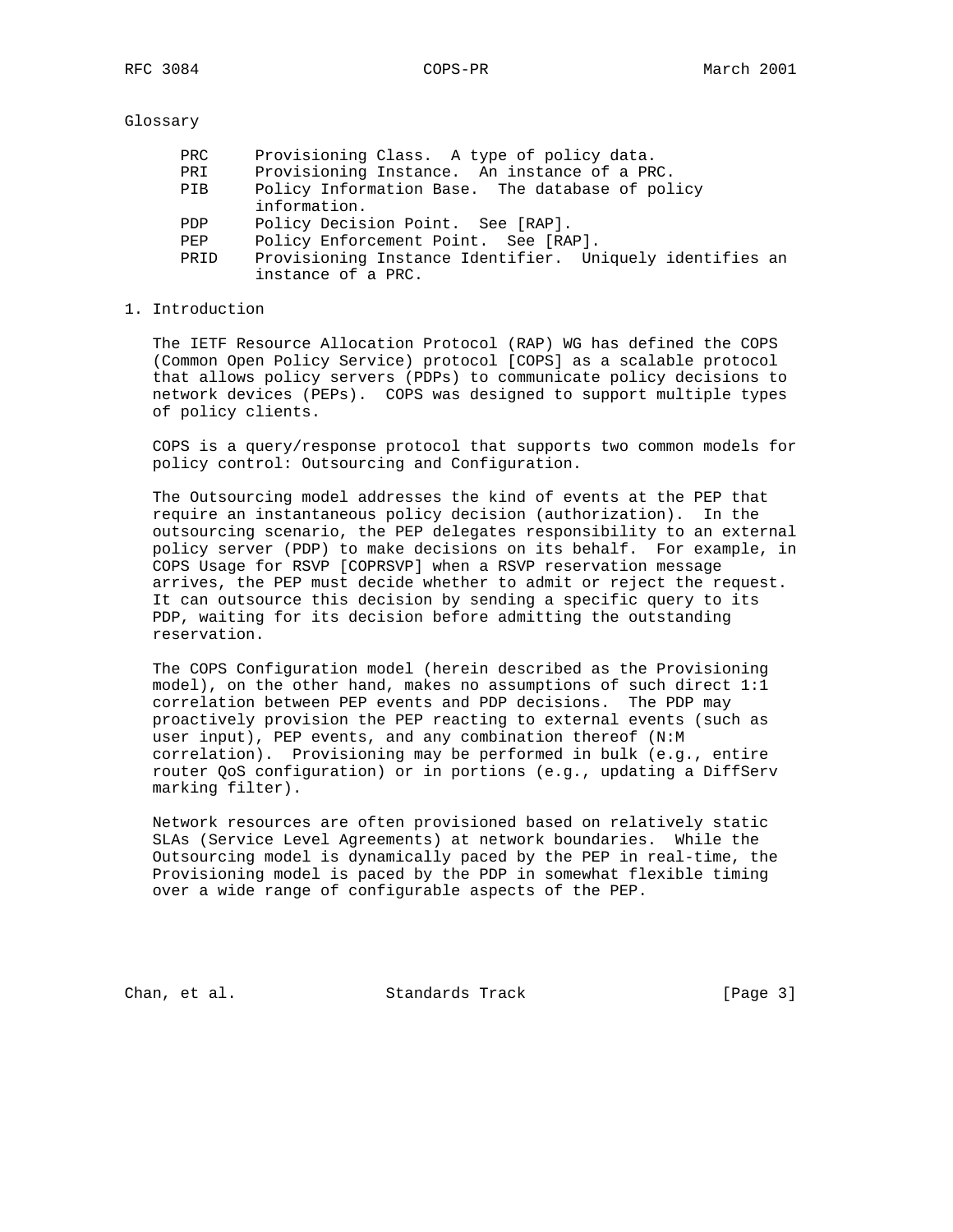

Figure 1: COPS Provisioning Model

 In COPS-PR, policy requests describe the PEP and its configurable parameters (rather than an operational event). If a change occurs in these basic parameters, an updated request is sent. Hence, requests are issued quite infrequently. Decisions are not necessarily mapped directly to requests, and are issued mostly when the PDP responds to external events or PDP events (policy/SLA updates).

 This document describes the use of the COPS protocol [COPS] for support of policy provisioning. This specification is independent of the type of policy being provisioned (QoS, Security, etc.). Rather, it focuses on the mechanisms and conventions used to communicate provisioned information between PDPs and PEPs. The data model assumed in this document is based on the concept of Policy Information Bases (PIBs) that define the policy data. There may be one or more PIBs for given area of policy and different areas of policy may have different sets of PIBs.

 In order to support a model that includes multiple PDPs controlling non-overlapping areas of policy on a single PEP, the client-type specified by the PEP to the PDP is unique for the area of policy being managed. A single client-type for a given area of policy (e.g., QoS) will be used for all PIBs that exist in that area. The client should treat all the COPS-PR client-types it supports as non-overlapping and independent namespaces where instances MUST NOT be shared.

 The examples used in this document are biased toward QoS Policy Provisioning in a Differentiated Services (DiffServ) environment. However, COPS-PR can be used for other types of provisioning policies under the same framework.

Chan, et al. Standards Track [Page 4]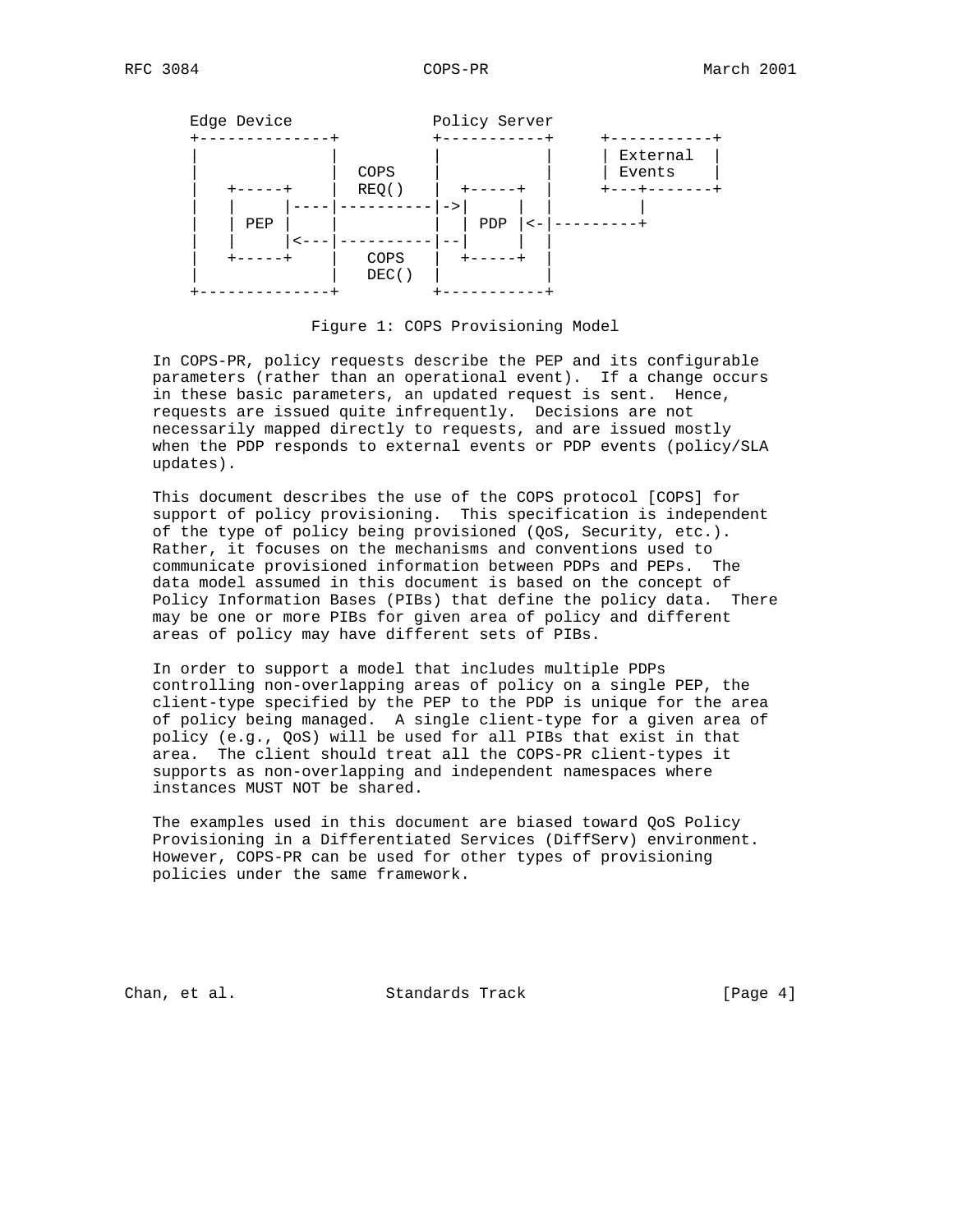### 1.1. Why COPS for Provisioning?

 COPS-PR has been designed within a framework that is optimized for efficiently provisioning policies across devices, based on the requirements defined in [RAP]. First, COPS-PR allows for efficient transport of attributes, large atomic transactions of data, and efficient and flexible error reporting. Second, as it has a single connection between the policy client and server per area of policy control identified by a COPS Client-Type, it guarantees only one server updates a particular policy configuration at any given time. Such a policy configuration is effectively locked, even from local console configuration, while the PEP is connected to a PDP via COPS. COPS uses reliable TCP transport and, thus, uses a state sharing/synchronization mechanism and exchanges differential updates only. If either the server or client are rebooted (or restarted) the other would know about it quickly. Last, it is defined as a real-time event-driven communications mechanism, never requiring polling between the PEP and PDP.

### 1.2. Interaction between the PEP and PDP

 When a device boots, it opens a COPS connection to its Primary PDP. When the connection is established, the PEP sends information about itself to the PDP in the form of a configuration request. This information includes client specific information (e.g., hardware type, software release, configuration information). During this phase the client may also specify the maximum COPS-PR message size supported.

 In response, the PDP downloads all provisioned policies that are currently relevant to that device. On receiving the provisioned policies, the device maps them into its local QoS mechanisms, and installs them. If conditions change at the PDP such that the PDP detects that changes are required in the provisioned policies currently in effect, then the PDP sends the changes (installs, updates, and/or deletes) in policy to the PEP, and the PEP updates its local configuration appropriately.

 If, subsequently, the configuration of the device changes (board removed, board added, new software installed, etc.) in ways not covered by policies already known to the PEP, then the PEP asynchronously sends this unsolicited new information to the PDP in an updated configuration request. On receiving this new information, the PDP sends to the PEP any additional provisioned policies now needed by the PEP, or removes those policies that are no longer required.

Chan, et al. Standards Track [Page 5]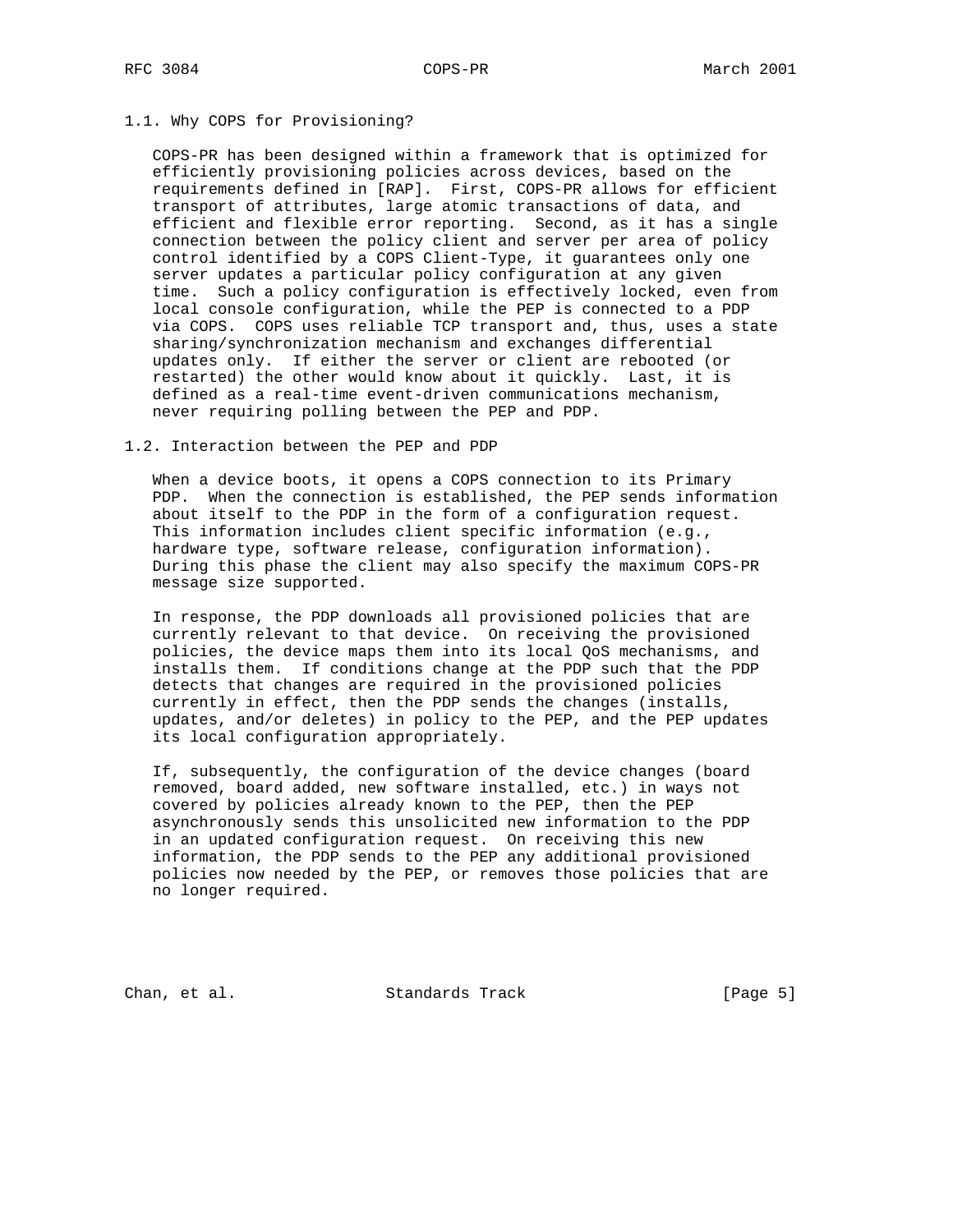### 2. Policy Information Base (PIB)

 The data carried by COPS-PR is a set of policy data. The protocol assumes a named data structure, known as a Policy Information Base (PIB), to identify the type and purpose of unsolicited policy information that is "pushed" from the PDP to the PEP for provisioning policy or sent to the PDP from the PEP as a notification. The PIB name space is common to both the PEP and the PDP and data instances within this space are unique within the scope of a given Client-Type and Request-State per TCP connection between a PEP and PDP. Note that given a device might implement multiple COPS Client-Types, a unique instance space is to be provided for each separate Client-Type. There is no sharing of instance data across the Client-Types implemented by a PEP, even if the classes being instantiated are of the same type and share the same instance identifier.

 The PIB can be described as a conceptual tree namespace where the branches of the tree represent structures of data or Provisioning Classes (PRCs), while the leaves represent various instantiations of Provisioning Instances (PRIs). There may be multiple data instances (PRIs) for any given data structure (PRC). For example, if one wanted to install multiple access control filters, the PRC might represent a generic access control filter type and each PRI might represent an individual access control filter to be applied. The tree might be represented as follows:

```
 -------+-------+----------+---PRC--+--PRI
                         | | | +--PRI
 | | |
 | | +---PRC-----PRI
 | |
                  | +---PRC--+--PRI
                        | +--PRI
                       +--PRI+--PRI+--\mathrm{PRI} |
             +---PRC---PRI
```
### Figure 2: The PIB Tree

 Instances of the policy classes (PRIs) are each identified by a Provisioning Instance Identifier (PRID). A PRID is a name, carried in a COPS <Named ClientSI> or <Named Decision Data> object, which identifies a particular instance of a class.

Chan, et al. Standards Track [Page 6]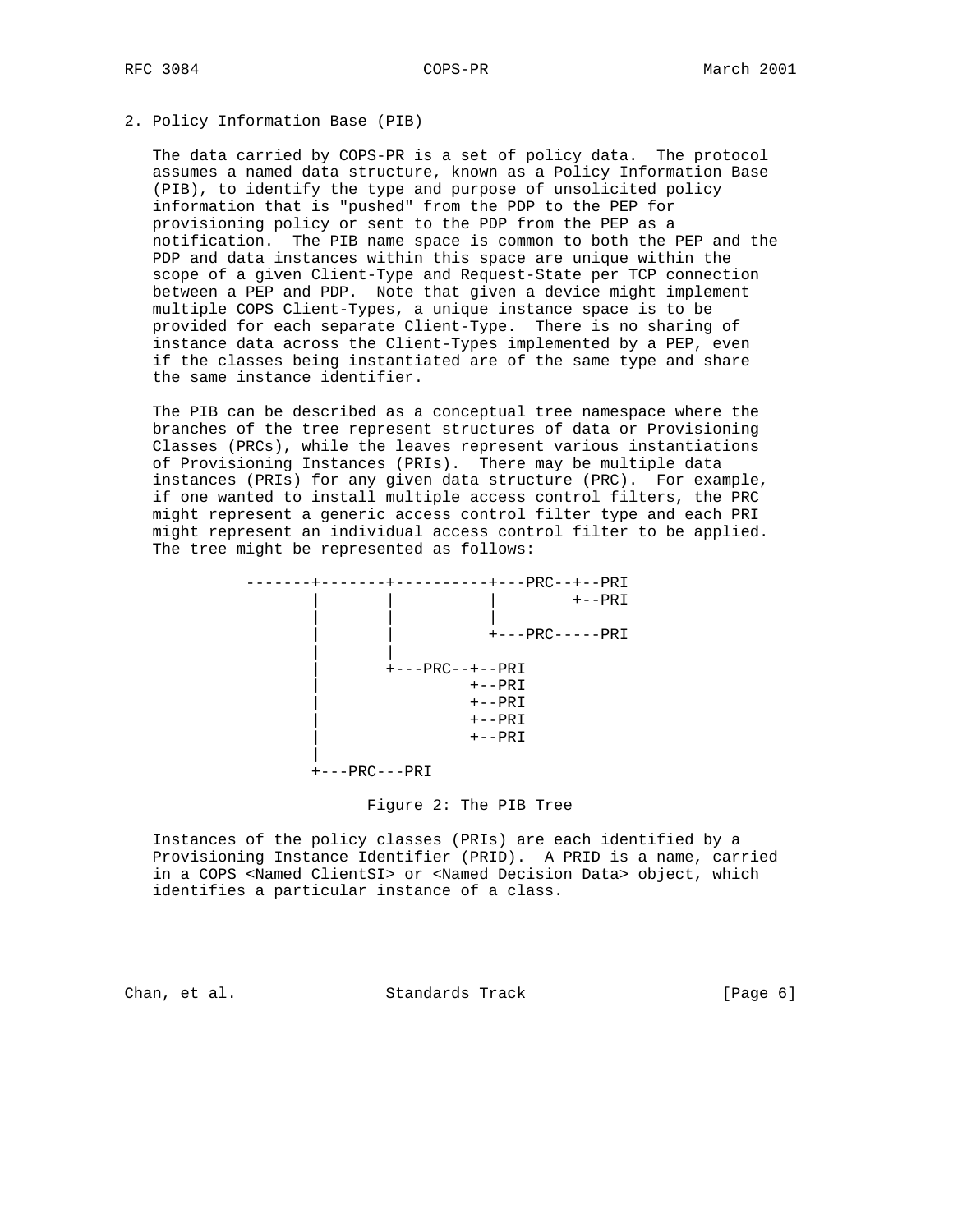### 2.1. Rules for Modifying and Extending PIBs

 As experience is gained with policy based management, and as new requirements arise, it will be necessary to make changes to PIBs. Changes to an existing PIB can be made in several ways.

- (1) Additional PRCs can be added to a PIB or an existing one deprecated.
- (2) Attributes can be added to, or deprecated from, an existing PRC.
- (3) An existing PRC can be extended or augmented with a new PRC defined in another (perhaps enterprise specific) PIB.

 The rules for each of these extension mechanisms is described in this sub-section. All of these mechanisms for modifying a PIB allow for interoperability between PDPs and PEPs even when one party is using a new version of the PIB while the other is using an old version.

 Note that the SPPI [SPPI] provides the authoritative rules for updating BER encoded PIBs. It is the purpose of the following section to explain how such changes affect senders and receivers of COPS messages.

2.2. Adding PRCs to, or deprecating from, a PIB

 A published PIB can be extended with new PRCs by simply revising the document and adding additional PRCs. These additional PRCs are easily identified with new PRIDs under the module's PRID Prefix.

 In the event that a PEP implementing the new PIB is being configured by a PDP implementing the old PIB, the PEP will simply not receive any instances of the new PRC. In the event that the PEP is implementing the old PIB and the PDP the new one, the PEP may receive PRIs for the new PRC. Under such conditions, the PEP MUST return an error to the PDP, and rollback to its previous (good) state.

 Similarly, existing PRCs can be deprecated from a PIB. In this case, the PEP ignores any PRIs sent to it by a PDP implementing the old (non-deprecated) version of the PIB. A PDP implementing the new version of the PIB simply does not send any instances of the deprecated class.

Chan, et al. Standards Track [Page 7]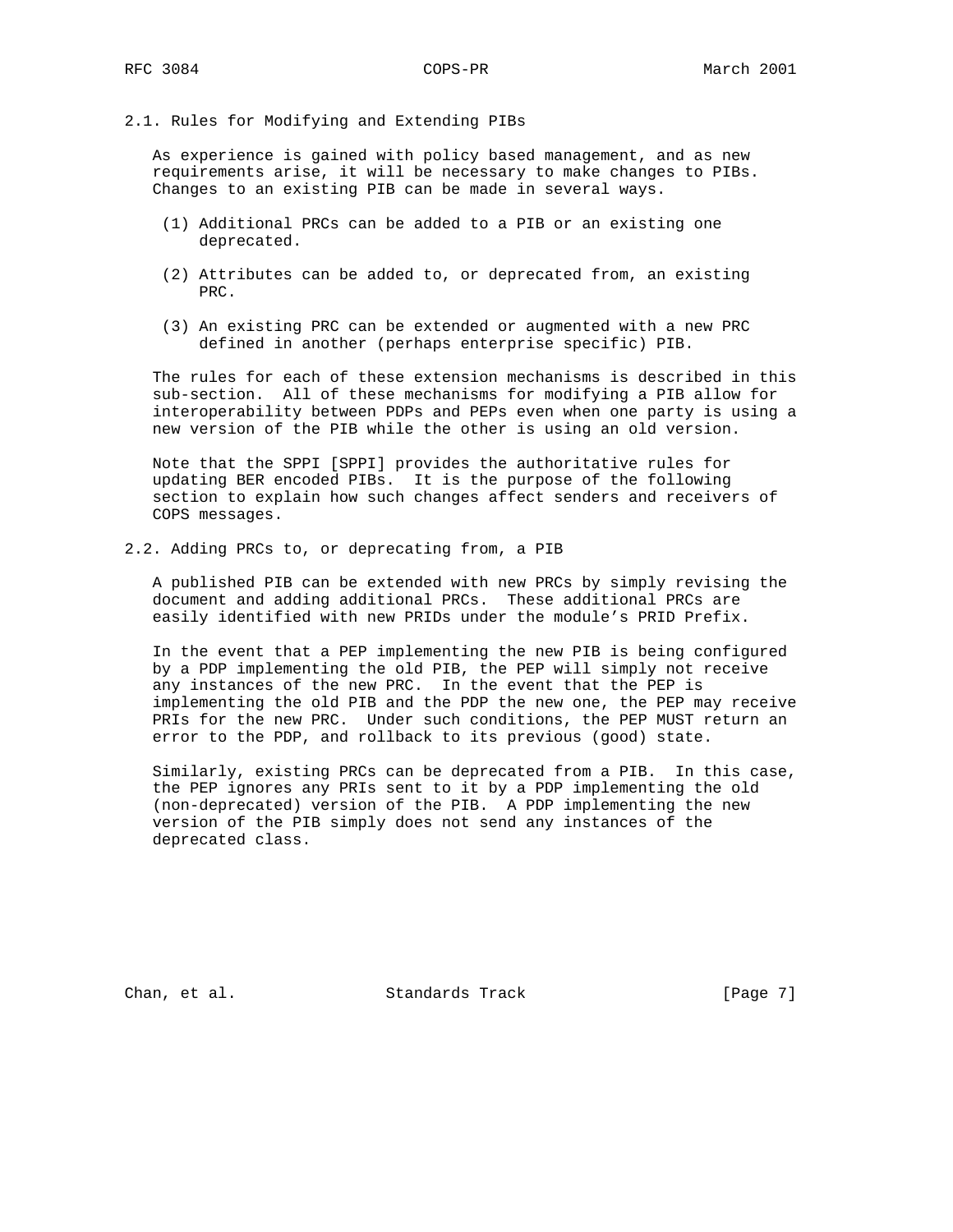2.2.1. Adding or Deprecating Attributes of a BER Encoded PRC

 A PIB can be modified to deprecate existing attributes of a PRC or add new ones.

When deprecating the attributes of a PRC, it must be remembered that, with the COPS-PR protocol, the attributes of the PRC are identified by their order in the sequence rather than an explicit label (or attribute OID). Consequently, an ASN.1 value MUST be sent even for deprecated attributes so that a PDP and PEP implementing different versions of the PIB are inter-operable.

 For a deprecated attribute, if the PDP is using a BER encoded PIB, the PDP MUST send either an ASN.1 value of the correct type, or it may send an ASN.1 NULL value. A PEP that receives an ASN.1 NULL for an attribute that is not deprecated SHOULD substitute a default value. If it has no default value to substitute it MUST return an error to the PDP.

 When adding new attributes to a PIB, these new attributes must be added in sequence after the existing ones. A PEP that receives a PRI with more attributes than it is expecting MUST ignore the additional attributes and send a warning back to the PDP.

 A PEP that receives a PRI with fewer attributes than it is expecting SHOULD assume default values for the missing attributes. It MAY send a warning back to the PDP. If the missing attributes are required and there is no suitable default, the PEP MUST send an error back to the PDP. In all cases the missing attributes are assumed to correspond to the last attributes of the PRC.

2.3. COPS Operations Supported for a Provisioning Instance

 A Provisioning Instance (PRI) typically contains a value for each attribute defined for the PRC of which it is an instance and is identified uniquely, within the scope of a given COPS Client-Type and Request-State on a PEP, by a Provisioning Instance Identifier (PRID). The following COPS operations are supported on a PRI:

 o Install - This operation creates or updates a named instance of a PRC. It includes two parameters: a PRID object to name the PRI and an Encoded Provisioning Instance Data (EPD) object with the new/updated values. The PRID value MUST uniquely identify a single PRI (i.e., PRID prefix or PRC values are illegal). Updates to an existing PRI are achieved by simply reinstalling the same PRID with the updated EPD data.

Chan, et al. Standards Track [Page 8]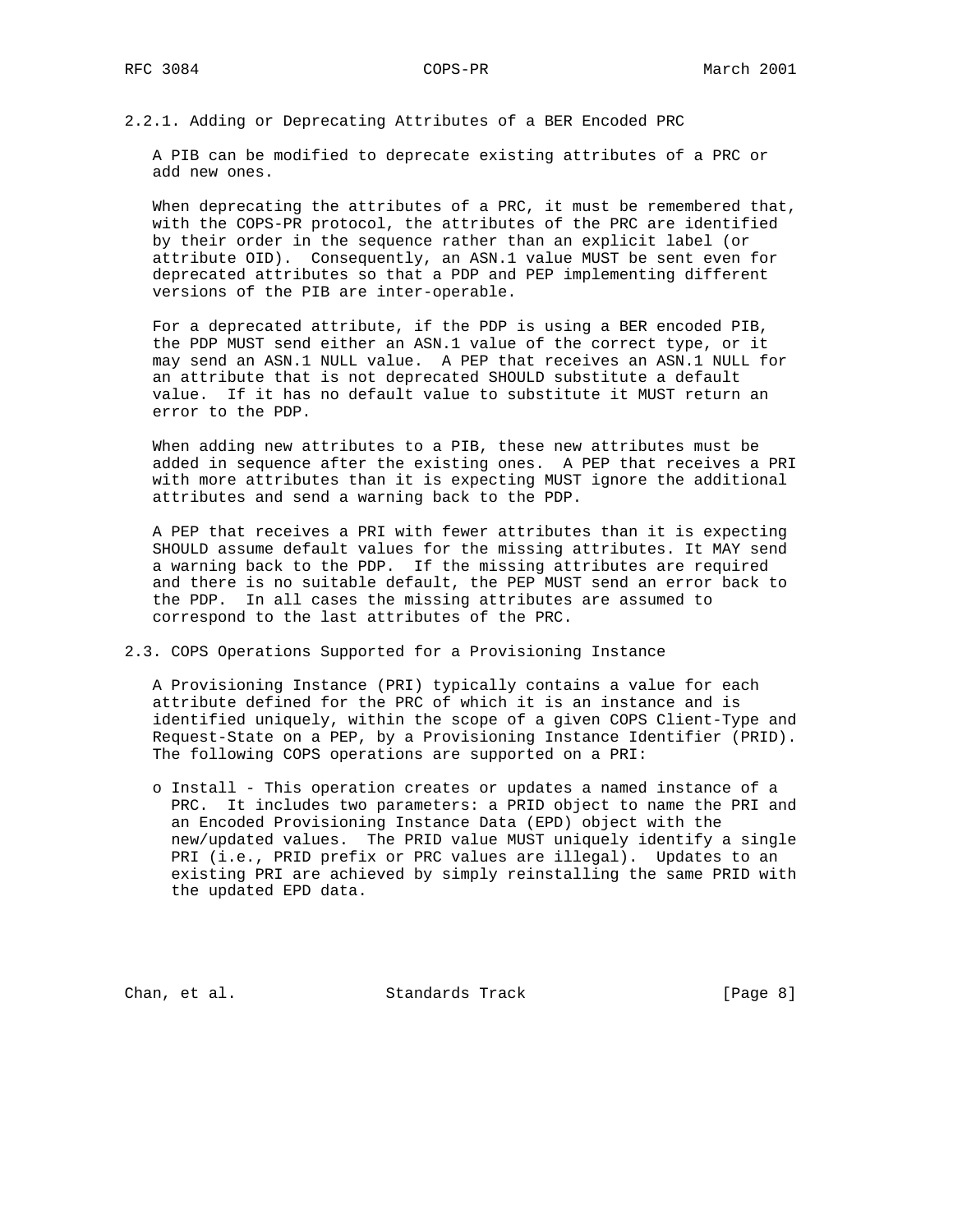- o Remove This operation is used to delete an instance of a PRC. It includes one parameter, a PRID object, which names either the individual PRI to be deleted or a PRID prefix naming one or more complete classes of PRIs. Prefix-based deletion supports efficient bulk policy removal. The removal of an unknown/non-existent PRID SHOULD result in a warning to the PDP (no error).
- 3. Message Content

 The COPS protocol provides for different COPS clients to define their own "named", i.e., client-specific, information for various messages. This section describes the messages exchanged between a COPS server (PDP) and COPS Policy Provisioning clients (PEP) that carry client specific data objects. All the COPS messages used by COPS-PR conform to the message specifications defined in the COPS base protocol [COPS].

 Note: The use of the '\*' character represented throughout this document is consistent with the ABNF [RFC2234] and means 0 or more of the following entities.

3.1. Request (REQ) PEP -> PDP

 The REQ message is sent by policy provisioning clients to issue a 'configuration request' to the PDP as specified in the COPS Context Object. The Client Handle associated with the REQ message originated by a provisioning client MUST be unique for that client. The Client Handle is used to identify a specific request state. Thus, one client can potentially open several configuration request states, each uniquely identified by its handle. Different request states are used to isolate similarly named configuration information into non overlapping contexts (or logically isolated namespaces). Thus, an instance of named information is unique relative to a particular client-type and is unique relative to a particular request state for that client-type, even if the information was similarly identified in other request states (i.e., uses the same PRID). Thus, the Client Handle is also part of the instance identification of the communicated configuration information.

 The configuration request message serves as a request from the PEP to the PDP for provisioning policy data that the PDP may have for the PEP, such as access control lists, etc. This includes policy the PDP may have at the time the REQ is received as well as any future policy data or updates to this data.

 The configuration request message should include provisioning client information to provide the PDP with client-specific configuration or capability information about the PEP. The information provided by

Chan, et al. Standards Track [Page 9]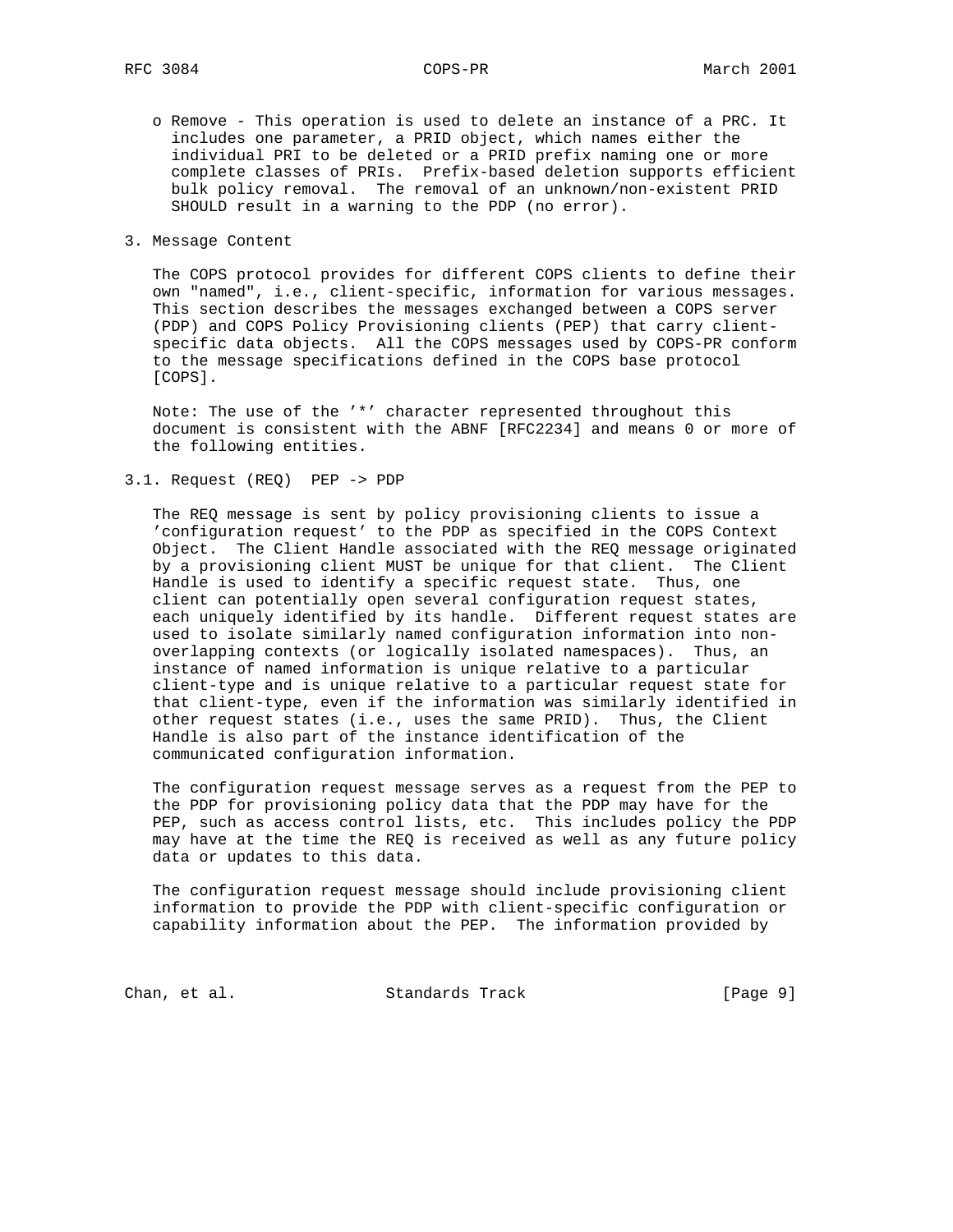the PEP should include client resources (e.g., queuing capabilities) and default policy configuration (e.g., default role combinations) information as well as incarnation data on existing policy. This information typically does not include all the information previously installed by a PDP but rather should include checksums or shortened references to previously installed information for synchronization purposes. This information from the client assists the server in deciding what types of policy the PEP can install and enforce. The format of the information encapsulated in one or more of the COPS Named ClientSI objects is described in section 5. Note that the configuration request message(s) is generated and sent to the PDP in response to the receipt of a Synchronize State Request (SSQ) message from the PDP. Likewise, an updated configuration request message (using the same Client Handle value as the original request now being updated) may also be generated by the PEP and sent to the PDP at any time due to local modifications of the PEP's internal state. In this way, the PDP will be synchronized with the PEP's relevant internal state at all times.

 The policy information supplied by the PDP MUST be consistent with the named decision data defined for the policy provisioning client. The PDP responds to the configuration request with a DEC message containing any available provisioning policy data.

The REQ message has the following format:

 <Request> ::= <Common Header> <Client Handle> <Context = config request> \*(<Named ClientSI>) [<Integrity>]

 Note that the COPS objects IN-Int, OUT-Int and LPDPDecisions are not included in a COPS-PR Request.

3.2. Decision (DEC) PDP -> PEP

 The DEC message is sent from the PDP to a policy provisioning client in response to the REQ message received from the PEP. The Client Handle MUST be the same Handle that was received in the corresponding REQ message.

 The DEC message is sent as an immediate response to a configuration request with the solicited message flag set in the COPS message header. Subsequent DEC messages may also be sent at any time after the original DEC message to supply the PEP with additional/updated policy information without the solicited message flag set in the COPS message header (as they are unsolicited decisions).

Chan, et al. Standards Track [Page 10]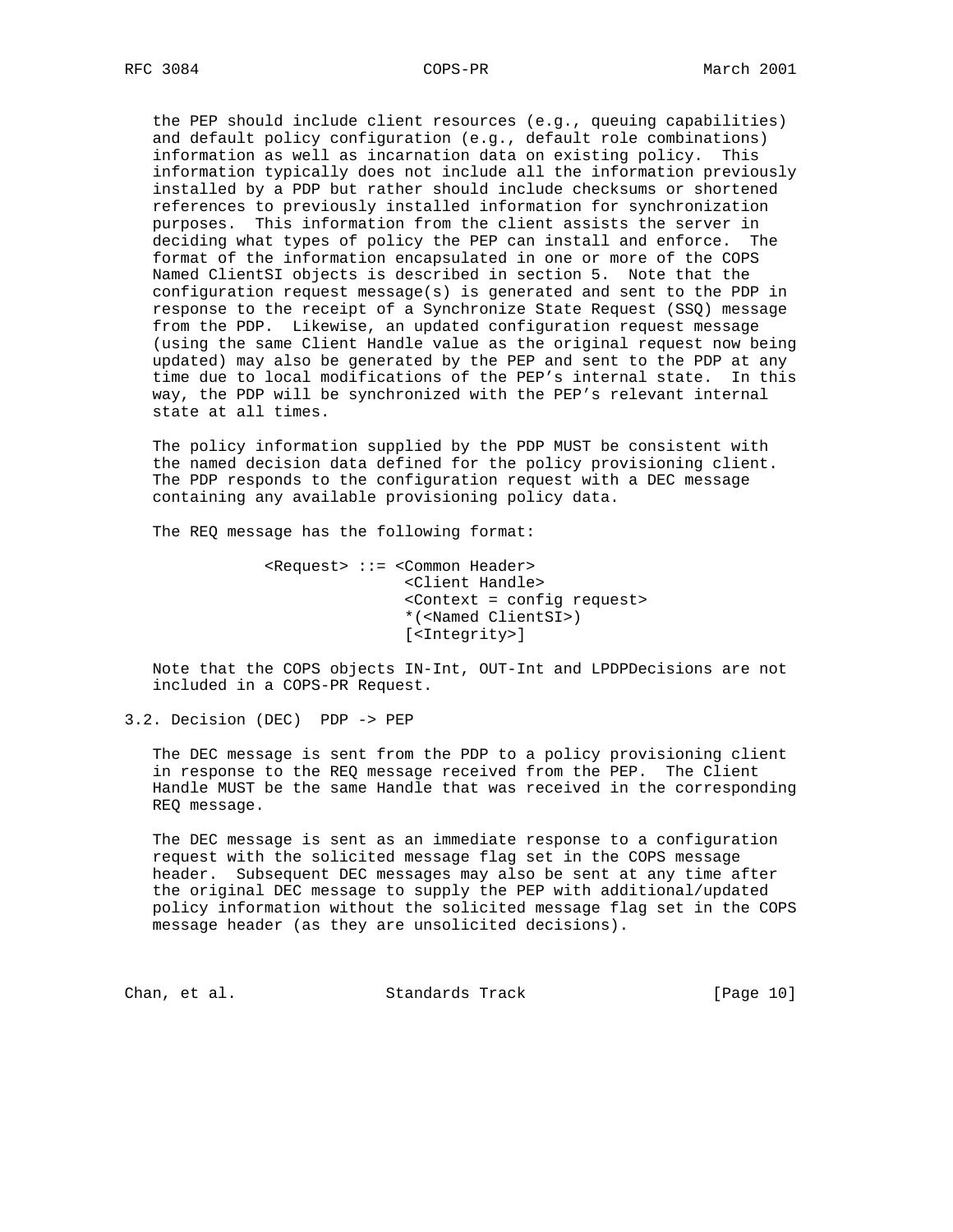Each DEC message may contain multiple decisions. This means a single message can install some policies and delete others. In general a single COPS-PR DEC message MUST contain any required remove decisions first, followed by any required install decisions. This is used to solve a precedence issue, not a timing issue: the remove decision deletes what it specifies, except those items that are installed in the same message.

 The DEC message can also be used by the PDP to command the PEP to open a new Request State or Delete an existing Request-State as identified by the Client-Handle. To accomplish this, COPS-PR defines a new flag for the COPS Decision Flags object. The flag 0x02 is to be used by COPS-PR client-types and is hereafter referred to as the "Request-State" flag. An Install decision (Decision Flags: Command- Code=Install) with the Request-State flag set in the COPS Decision Flags object will cause the PEP to issue a new Request with a new Client Handle or else specify the appropriate error in a COPS Report message. A Remove decision (Decision Flags: Command-Code=Remove) with the Request-State flag set in the COPS Decision Flags object will cause the PEP to send a COPS Delete Request State (DRQ) message for the Request-State identified by the Client Handle in the DEC message. Whenever the Request-State flag is set in the COPS Decision Flags object in the DEC message, no COPS Named Decision Data object can be included in the corresponding decision (as it serves no purpose for this decision flag). Note that only one decision with the Request-State flag can be present per DEC message, and, if present, this MUST be the only decision in that message. As described below, the PEP MUST respond to each and every DEC with a corresponding solicited RPT.

 A COPS-PR DEC message MUST be treated as a single "transaction", i.e., either all the decisions in a DEC message succeed or they all fail. If they fail, the PEP will rollback to its previous good state, which is the last successful DEC transaction, if any. This allows the PDP to delete some policies only if other policies can be installed in their place. The DEC message has the following format:

 <Decision Message> ::= <Common Header> <Client Handle> \*(<Decision>) | <Error> [<Integrity>]

 <Decision> ::= <Context> <Decision: Flags> [<Named Decision Data: Provisioning >]

Chan, et al. Standards Track [Page 11]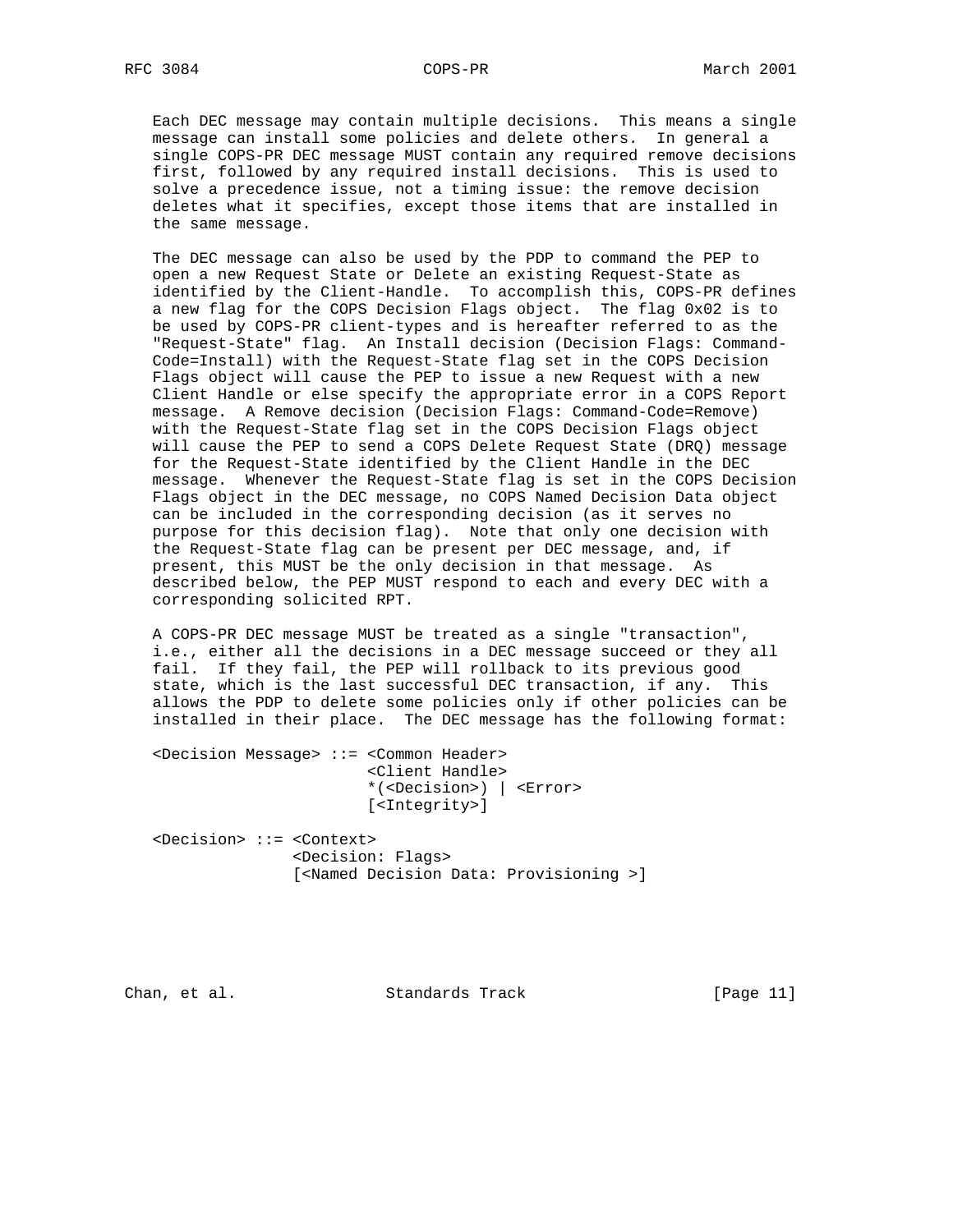Note that the Named Decision Data (Provisioning) object is included in a COPS-PR Decision when it is an Install or Remove decision with no Decision Flags set. Other types of COPS decision data objects (e.g., Stateless, Replacement) are not supported by COPS-PR client types. The Named Decision Data object MUST NOT be included in the decision if the Decision Flags object Command-Code is NULL (meaning there is no configuration information to install at this time) or if the Request-State flag is set in the Decision Flags object.

 For each decision in the DEC message, the PEP performs the operation specified in the Command-Code and Flags field in the Decision Flags object on the Named Decision Data. For the policy provisioning clients, the format for this data is defined in the context of the Policy Information Base (see section 5). In response to a DEC message, the policy provisioning client MUST send a RPT message, with the solicited message flag set, back to the PDP to inform the PDP of the action taken.

3.3. Report State (RPT) PEP -> PDP

 The RPT message is sent from the policy provisioning clients to the PDP to report accounting information associated with the provisioned policy, or to notify the PDP of changes in the PEP (Report-Type = ' Accounting') related to the provisioning client.

 RPT is also used as a mechanism to inform the PDP about the action taken at the PEP in response to a DEC message. For example, in response to an 'Install' decision, the PEP informs the PDP if the policy data is installed (Report-Type = 'Success') or not (Report- Type = 'Failure'). Reports that are in response to a DEC message MUST set the solicited message flag in their COPS message header. Each solicited RTP MUST be sent for its corresponding DEC in the order the DEC messages were received. In case of a solicited failure, the PEP is expected to rollback to its previous (good) state as if the erroneous DEC transaction did not occur. The PEP MUST always respond to a DEC with a solicited RPT even in response to a NULL DEC, in which case the Report-Type will be 'Success'.

 Reports can also be unsolicited and all unsolicited Reports MUST NOT set the solicited message flag in their COPS message header. Examples of unsolicited reports include 'Accounting' Report-Types, which were not triggered by a specific DEC messages, or 'Failure' Report-Types, which indicate a failure in a previously successfully installed configuration (note that, in the case of such unsolicited failures, the PEP cannot rollback to a previous "good" state as it becomes ambiguous under these asynchronous conditions what the correct state might be).

Chan, et al. Standards Track [Page 12]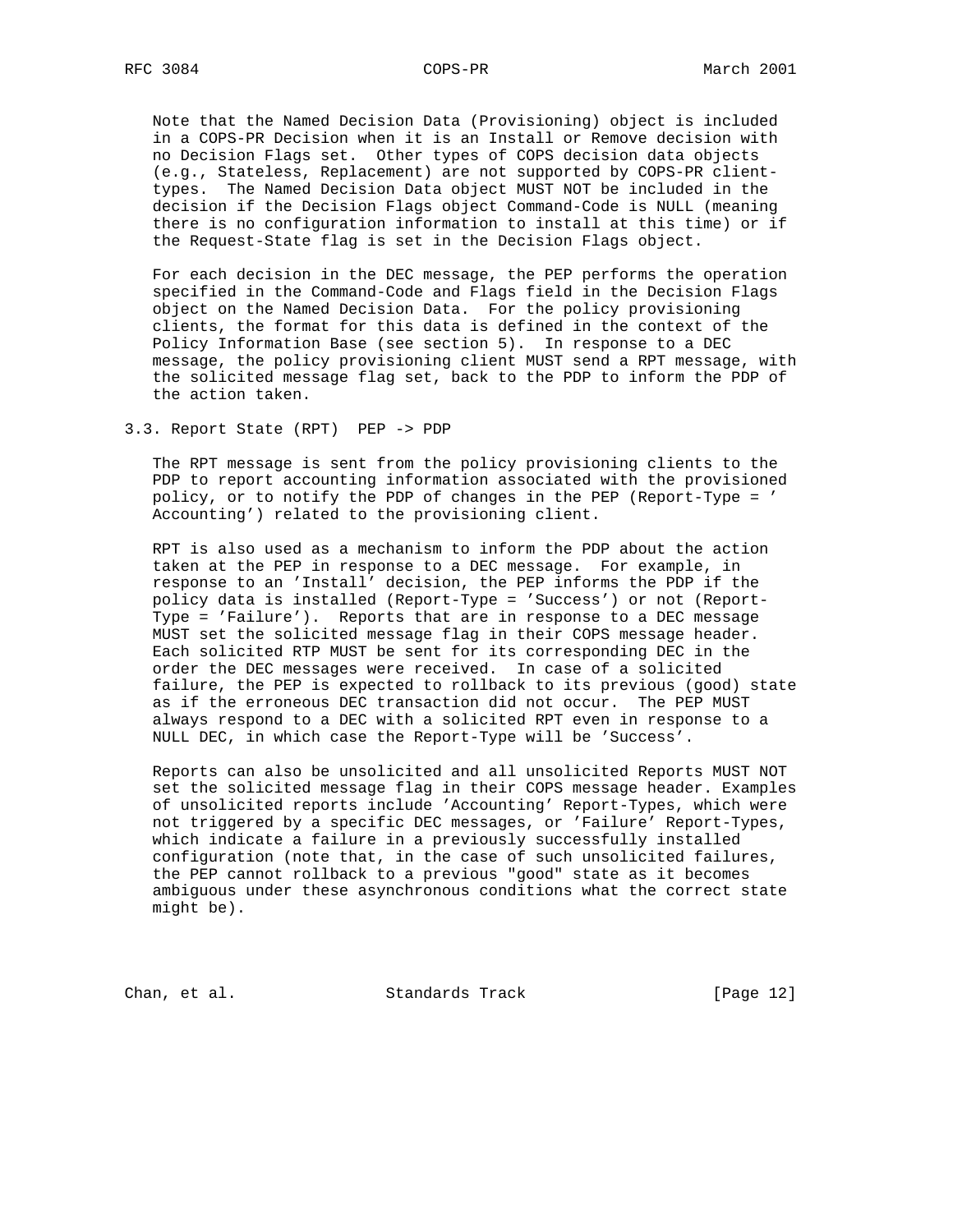The RPT message may contain provisioning client information such as accounting parameters or errors/warnings related to a decision. The data format for this information is defined in the context of the policy information base (see section 5). The RPT message has the following format:

> <Report State> ::= <Common Header> <Client Handle> <Report Type> \*(<Named ClientSI>) [<Integrity>]

4. COPS-PR Protocol Objects

 The COPS Policy Provisioning clients encapsulate several new objects within the existing COPS Named Client-specific information object and Named Decision Data object. This section defines the format of these new objects.

 COPS-PR classifies policy data according to "bindings", where a binding consists of a Provisioning Instance Identifier and the Provisioning Instance data, encoded within the context of the provisioning policy information base (see section 5).

The format for these new objects is as follows:

| Length                  | S-Num | S-Type |
|-------------------------|-------|--------|
| 32 bit unsigned integer |       |        |

 S-Num and S-Type are similar to the C-Num and C-Type used in the base COPS objects. The difference is that S-Num and S-Type are used only for COPS-PR clients and are encapsulated within the existing COPS Named ClientSI or Named Decision Data objects. The S-Num identifies the general purpose of the object, and the S-Type describes the specific encoding used for the object. All the object descriptions and examples in this document use the Basic Encoding Rules as the encoding type (S-Type = 1). Additional encodings can be defined for the remaining S-Types in the future (for example, an additional S- Type could be used to carry XML string based encodings [XML] as an EPD of PRI instance data, where URNs identify PRCs [URN] and XPointers would be used for PRIDs).

Chan, et al. Standards Track [Page 13]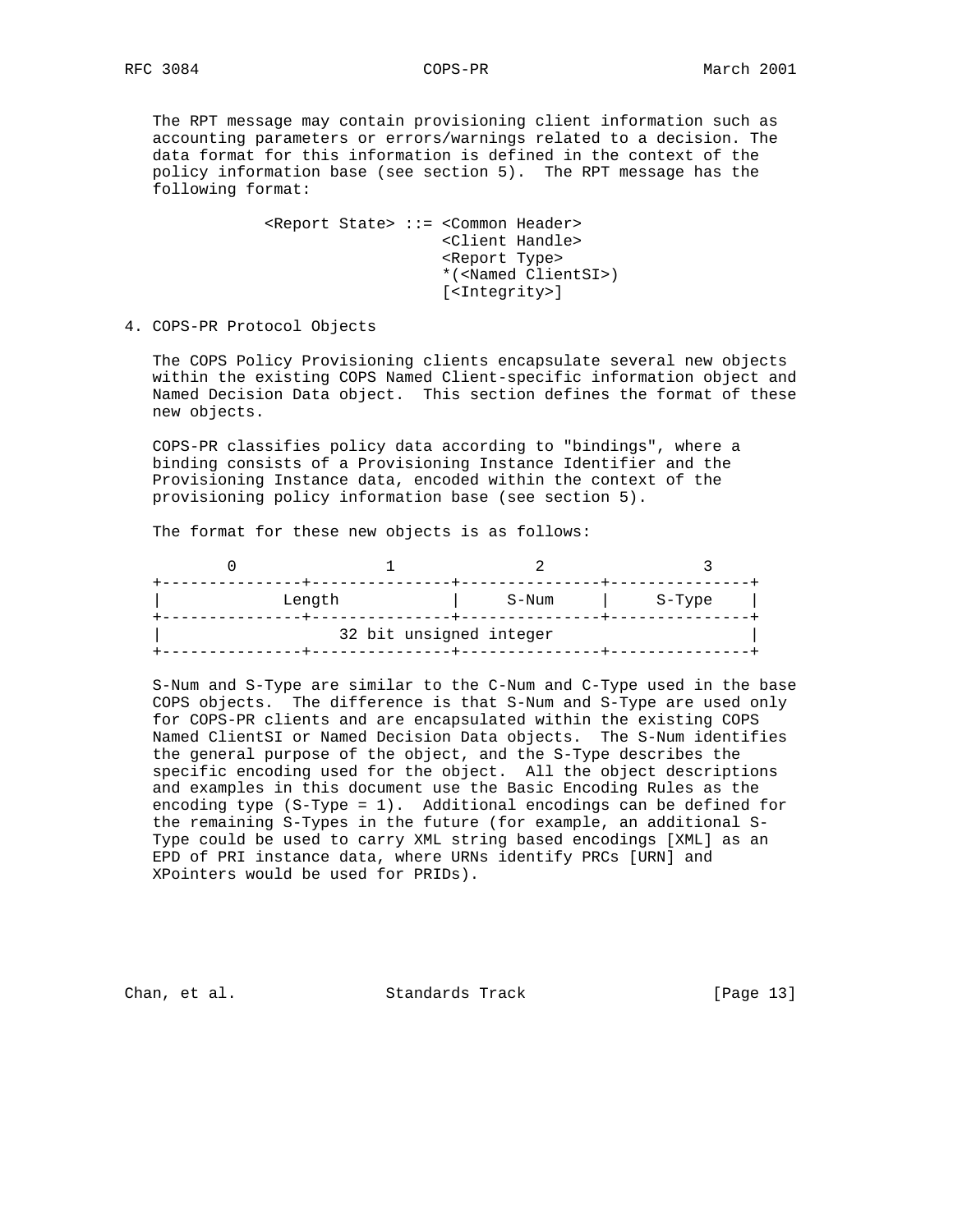Length is a two-octet value that describes the number of octets (including the header) that compose the object. If the length in octets does not fall on a 32-bit word boundary, padding MUST be added to the end of the object so that it is aligned to the next 32-bit boundary before the object can be sent on the wire. On the receiving side, a subsequent object boundary can be found by simply rounding up the stated object length of the current object to the next 32-bit boundary. The values for the padding MUST be all zeros.

### 4.1. Complete Provisioning Instance Identifier (PRID)

S-Num = 1 (Complete PRID), S-Type = 1 (BER), Length = variable.

 This object is used to carry the identifier, or PRID, of a Provisioning Instance. The identifier is encoded following the rules that have been defined for encoding SNMP Object Identifier (OID) values. Specifically, PRID values are encoded using the Type/Length/Value (TLV) format and initial sub-identifier packing that is specified by the binary encoding rules [BER] used for Object Identifiers in an SNMP PDU.

|                     | Length | $S-Num = PRID$   $S-Type = BER$ |  |  |  |  |  |  |
|---------------------|--------|---------------------------------|--|--|--|--|--|--|
| Instance Identifier |        |                                 |  |  |  |  |  |  |

 For example, a (fictitious) PRID equal to 1.3.6.1.2.2.8.1 would be encoded as follows (values in hex):

06 07 2B 06 01 02 02 08 01

The entire PRID object would be encoded as follows:

| 00 OD |          |                            |  |  |  | - Length                 |
|-------|----------|----------------------------|--|--|--|--------------------------|
| 01    |          |                            |  |  |  | - S-Num                  |
| 01    |          |                            |  |  |  | - S-Type (Complete PRID) |
|       |          | 06 07 2B 06 01 02 02 08 01 |  |  |  | - Encoded PRID           |
|       | 00 00 00 |                            |  |  |  | - Padding                |

 NOTE: When encoding an xxxTable's xxxEntry Object-Type as defined by the SMI [V2SMI] and SPPI [SPPI], the OID will contain all the sub identifiers up to and including the xxxEntry OID but not the columnar identifiers for the attributes within the xxxEntry's SEQUENCE. The last (suffix) identifier is the INDEX of an instance of an entire

Chan, et al. Standards Track [Page 14]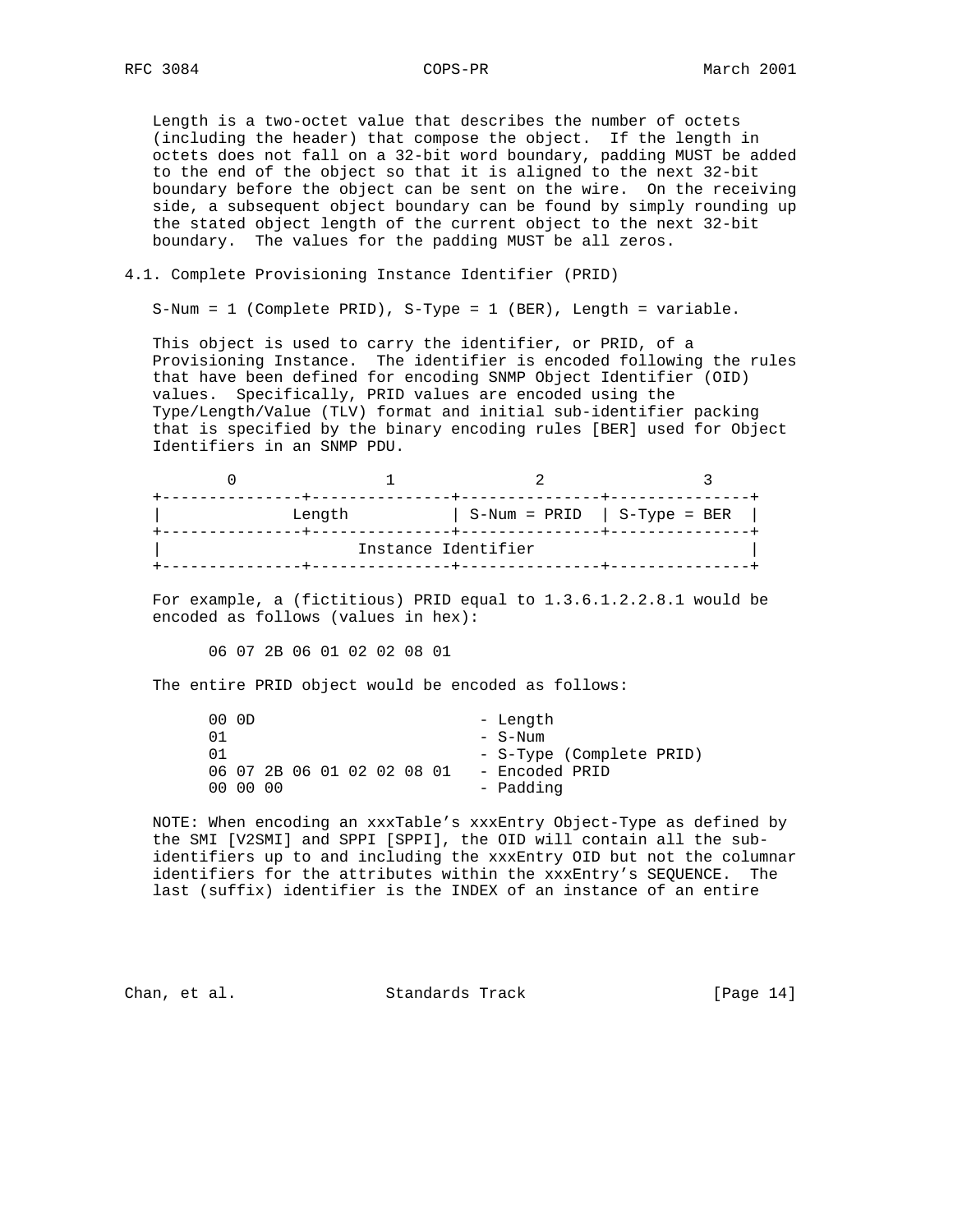xxxEntry including its SEQUENCE of attributes encoded in the EPD (defined below). This constitutes an instance (PRI) of a class (PRC) in terms of the SMI.

 A PRID for a scalar (non-columnar) value's OID is encoded directly as the PRC where the instance identifier suffix is always zero as there will be only one instance of a scalar value. The EPD will then be used to convey the scalar value.

4.2. Prefix PRID (PPRID)

 Certain operations, such as decision removal, can be optimized by specifying a PRID prefix with the intent that the requested operation be applied to all PRIs matching the prefix (for example, all instances of the same PRC). PRID prefix objects MUST only be used in the COPS protocol <Remove Decision> operation where it may be more optimal to perform bulk decision removal using class prefixes instead of a sequence of individual <Remove Decision> operations. Other COPS operations, e.g., <Install Decision> operations always require individual PRID specification.

 $0$  1 2 3 +---------------+---------------+---------------+---------------+ | Length | S-Num = PPRID | S-Type = BER | +---------------+---------------+---------------+---------------+ ... ... | Prefix PRID |

 ... ... +---------------+---------------+---------------+---------------+

S-Num = 2 (Prefix PRID), S-Type = 1 (BER), Length = variable.

 Continuing with the previous example, a prefix PRID that is equal to 1.3.6.1.2.2 would be encoded as follows (values in hex):

06 05 2B 06 01 02 02

The entire PPRID object would be encoded as follows:

|     | 00 OB                |  |  | - Length              |  |
|-----|----------------------|--|--|-----------------------|--|
| 02  |                      |  |  | - S-Num = Prefix PRID |  |
| በ 1 |                      |  |  | $-$ S-Type = BER      |  |
|     | 06 05 2B 06 01 02 02 |  |  | - Encoded Prefix PRID |  |
| nΩ  |                      |  |  | - Padding             |  |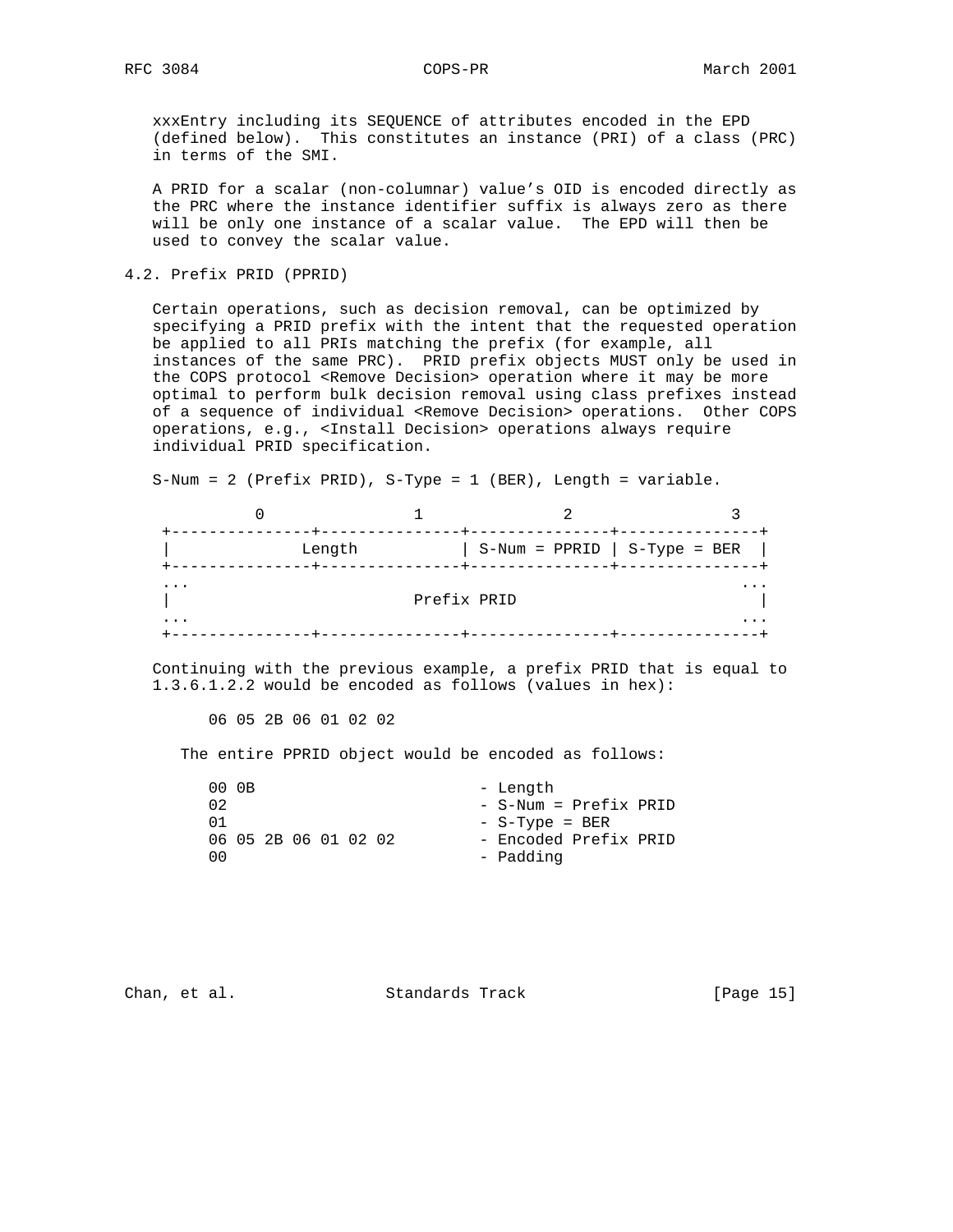4.3. Encoded Provisioning Instance Data (EPD)

 $S-Num = 3 (EPD)$ ,  $S-Type = 1 (BER)$ , Length = variable.

 This object is used to carry the encoded value of a Provisioning Instance. The PRI value, which contains all of the individual values of the attributes that comprise the class (which corresponds to the SMI's xxxEntry Object-Type defining the SEQUENCE of attributes comprising a table [V2SMI][SPPI]), is encoded as a series of TLV sub-components. Each sub-component represents the value of a single attribute and is encoded following the BER. Note that the ordering of non-scalar (multiple) attributes within the EPD is dictated by their respective columnar OID suffix when defined in [V2SMI]. Thus, the attribute with the smallest columnar OID suffix will appear first and the attribute with the highest number columnar OID suffix will be last.

| Length |                       | $S-Num = EPD$   $S-Type = BER$ |
|--------|-----------------------|--------------------------------|
|        | BER Encoded PRI Value |                                |

 As an example, a fictional definition of an IPv4 packet filter class could be described using the SMI as follows:

ipv4FilterIpFilter OBJECT IDENTIFIER ::= { someExampleOID 1 }

-- The IP Filter Table

 ipv4FilterTable OBJECT-TYPE SYNTAX SEQUENCE OF Ipv4FilterEntry MAX-ACCESS not-accessible STATUS current DESCRIPTION "Filter definitions. A packet has to match all fields in a filter. Wildcards may be specified for those fields that are not relevant."

::= { ipv4FilterIpFilter 1 }

 ipv4FilterEntry OBJECT-TYPE SYNTAX Ipv4FilterEntry MAX-ACCESS not-accessible STATUS current DESCRIPTION "An instance of the filter class."

Chan, et al. Standards Track [Page 16]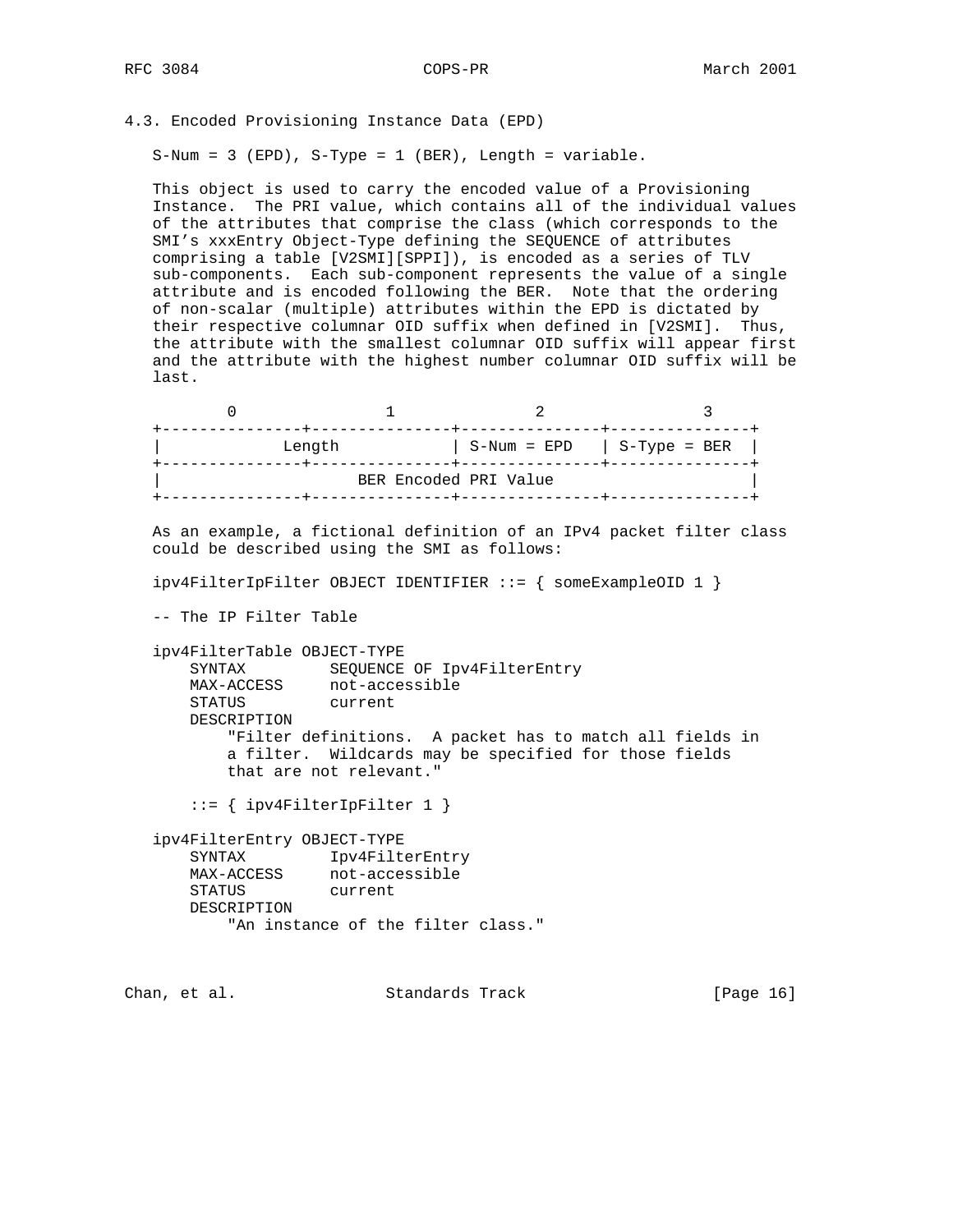```
 INDEX { ipv4FilterIndex }
       ::= { ipv4FilterTable 1 }
   Ipv4FilterEntry ::= SEQUENCE {
 ipv4FilterIndex Unsigned32,
 ipv4FilterDstAddr IpAddress,
           ipv4FilterDstAddrMask IpAddress,
           ipv4FilterSrcAddr IpAddress,
           ipv4FilterSrcAddrMask IpAddress,
          ipv4FilterDscp Integer32,<br>ipv4FilterProtocol Integer32,
          ipv4FilterProtocol
           ipv4FilterDstL4PortMin Integer32,
           ipv4FilterDstL4PortMax Integer32,
           ipv4FilterSrcL4PortMin Integer32,
           ipv4FilterSrcL4PortMax Integer32,
          ipv4FilterPermit
   }
   ipv4FilterIndex OBJECT-TYPE
       SYNTAX Unsigned32
       MAX-ACCESS read-write
       STATUS current
       DESCRIPTION
        "An integer index to uniquely identify this filter among all
         the filters."
      ::= { ipv4FilterEntry 1 }
   ipv4FilterDstAddr OBJECT-TYPE
       SYNTAX IpAddress
       MAX-ACCESS read-write
       STATUS current
       DESCRIPTION
        "The IP address to match against the packet's destination IP
        address."
       ::= { ipv4FilterEntry 2 }
   ipv4FilterDstAddrMask OBJECT-TYPE
       SYNTAX IpAddress
       MAX-ACCESS read-write
       STATUS current
       DESCRIPTION
        "A mask for the matching of the destination IP address.
        A zero bit in the mask means that the corresponding bit in
Chan, et al. Standards Track [Page 17]
```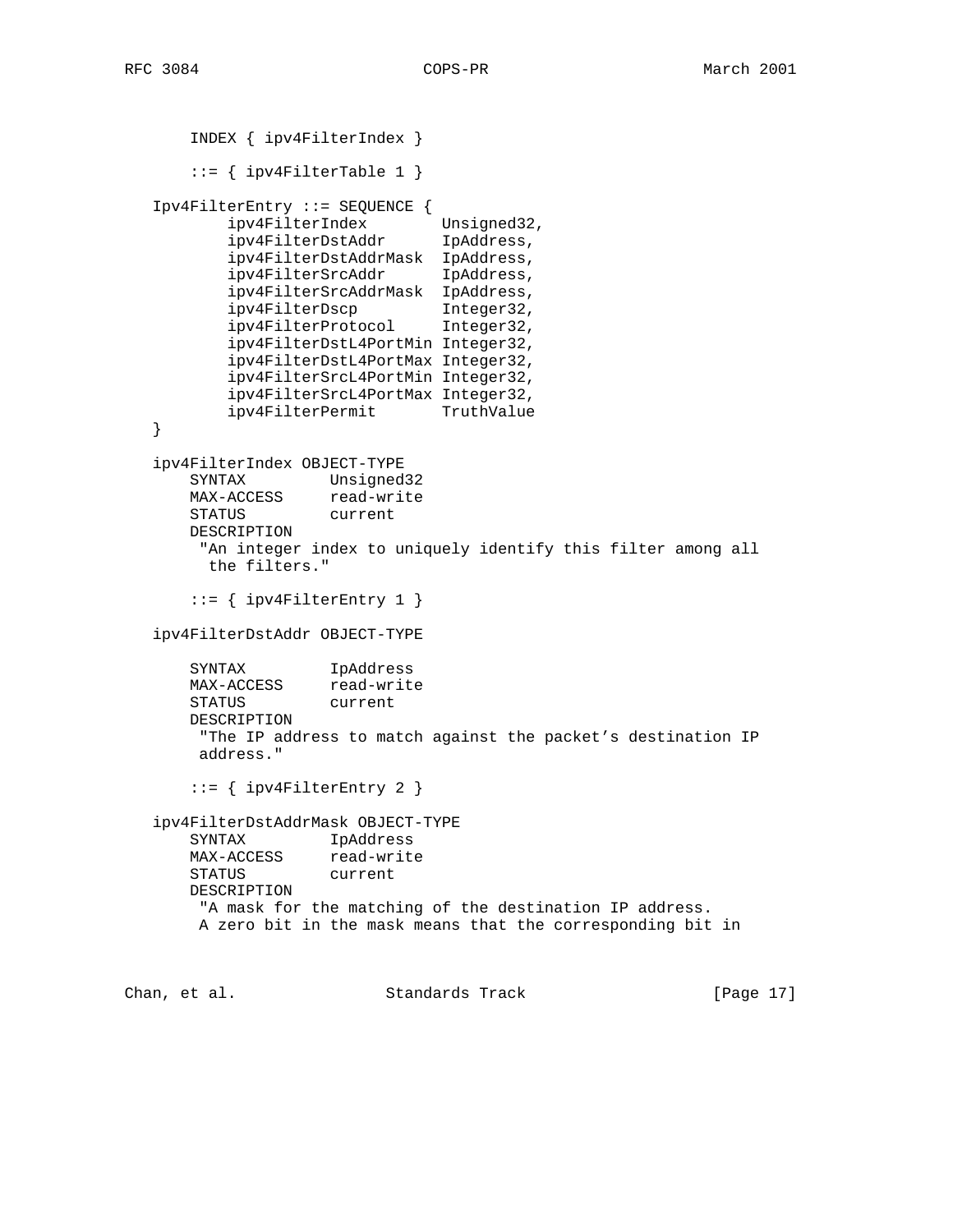```
 the address always matches."
       ::= { ipv4FilterEntry 3 }
   ipv4FilterSrcAddr OBJECT-TYPE
      SYNTAX IpAddress<br>MAX-ACCESS read-write
      MAX-ACCESS
       STATUS current
       DESCRIPTION
           "The IP address to match against the packet's source IP
           address."
      ::= { ipv4FilterEntry 4 }
   ipv4FilterSrcAddrMask OBJECT-TYPE
      SYNTAX IpAddress<br>MAX-ACCESS read-write
      MAX-ACCESS
       STATUS current
       DESCRIPTION
           "A mask for the matching of the source IP address."
      ::= { ipv4FilterEntry 5 }
   ipv4FilterDscp OBJECT-TYPE
       SYNTAX Integer32 (-1 | 0..63)
      MAX-ACCESS read-write
       STATUS current
       DESCRIPTION
           "The value that the DSCP in the packet can have and
           match. A value of -1 indicates that a specific
           DSCP value has not been defined and thus all DSCP values
           are considered a match."
      ::= { ipv4FilterEntry 6 }
   ipv4FilterProtocol OBJECT-TYPE
      SYNTAX Integer32 (0..255)
       MAX-ACCESS read-write
       STATUS current
       DESCRIPTION
           "The IP protocol to match against the packet's protocol.
           A value of zero means match all."
      ::= { ipv4FilterEntry 7 }
   ipv4FilterDstL4PortMin OBJECT-TYPE
       SYNTAX Integer32 (0..65535)
       MAX-ACCESS read-write
Chan, et al. Standards Track [Page 18]
```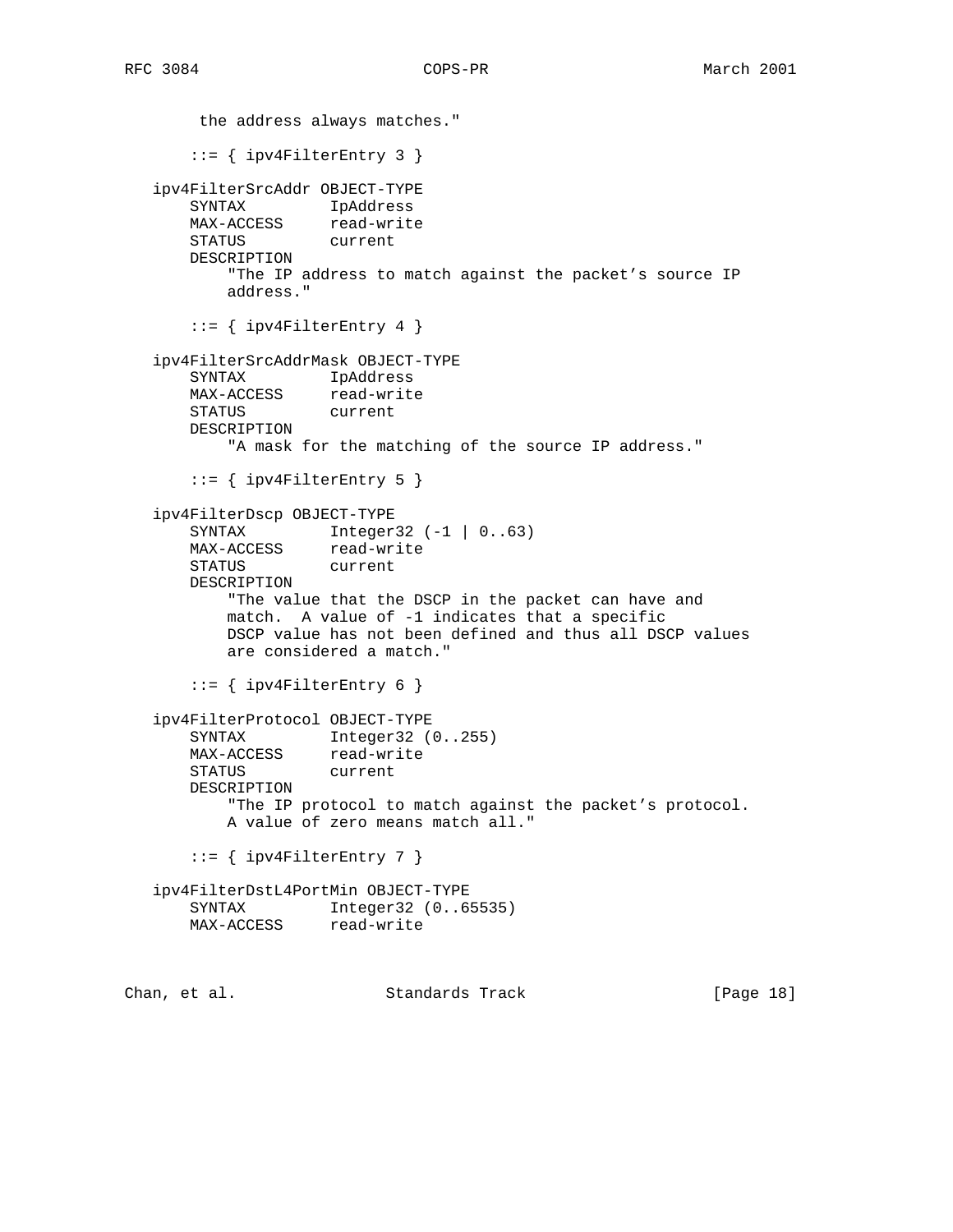STATUS current DESCRIPTION "The minimum value that the packet's layer 4 destination port number can have and match this filter."  $::=$  { ipv4FilterEntry 8 } ipv4FilterDstL4PortMax OBJECT-TYPE SYNTAX Integer32 (0..65535) MAX-ACCESS read-write STATUS current DESCRIPTION "The maximum value that the packet's layer 4 destination port number can have and match this filter." ::= { ipv4FilterEntry 9 } ipv4FilterSrcL4PortMin OBJECT-TYPE SYNTAX Integer32 (0..65535) MAX-ACCESS read-write STATUS current DESCRIPTION "The minimum value that the packet's layer 4 source port number can have and match this filter."  $::=$  { ipv4FilterEntry 10 } ipv4FilterSrcL4PortMax OBJECT-TYPE SYNTAX Integer32 (0..65535) MAX-ACCESS read-write STATUS current DESCRIPTION "The maximum value that the packet's layer 4 source port number can have and match this filter."  $::=$  { ipv4FilterEntry 11 } ipv4FilterPermit OBJECT-TYPE SYNTAX TruthValue<br>MAX-ACCESS read-write MAX-ACCESS STATUS current DESCRIPTION "If false, the evaluation is negated. That is, a valid match will be evaluated as not a match and vice versa." ::= { ipv4FilterEntry 12 } Chan, et al. Standards Track [Page 19]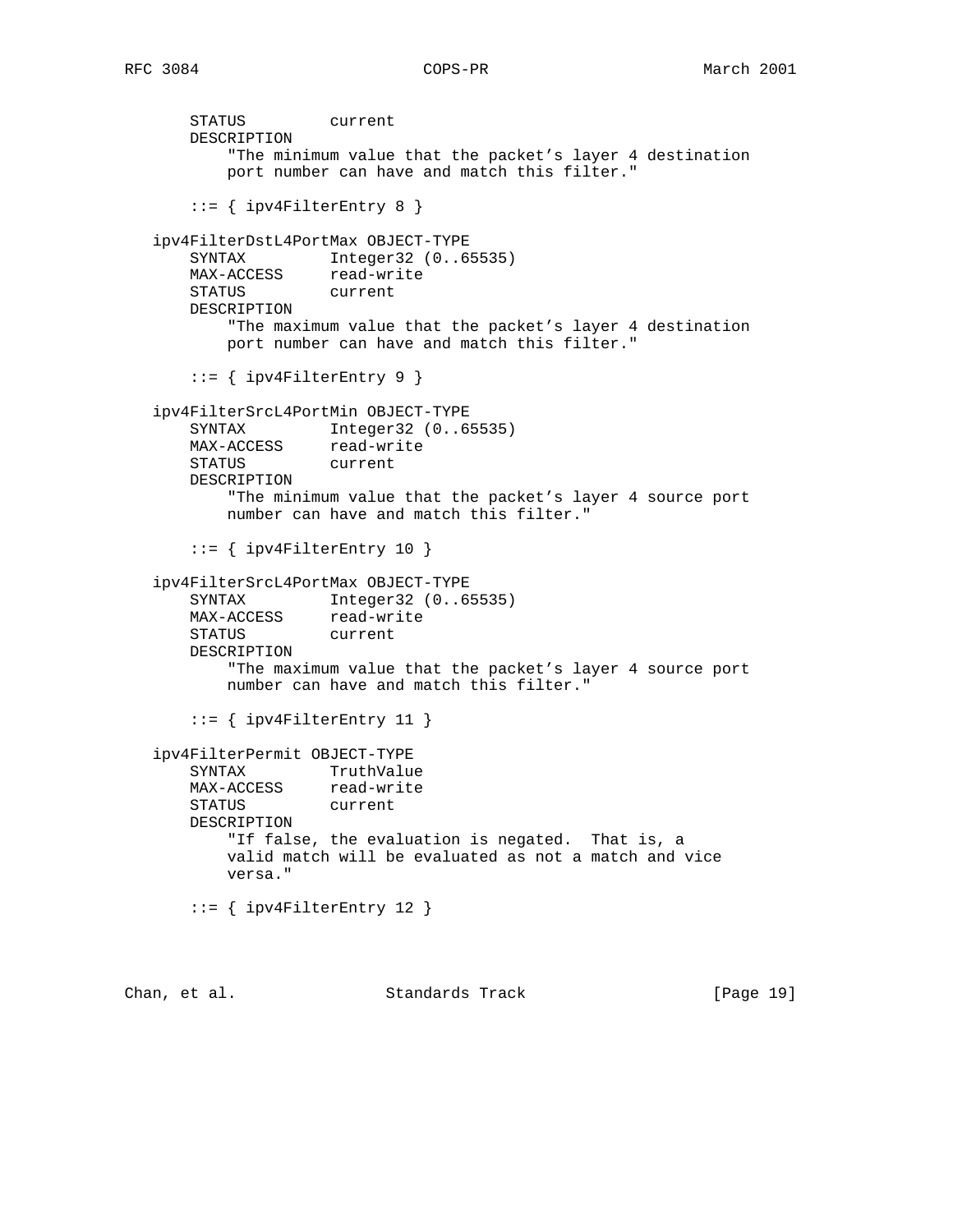A fictional instance of the filter class defined above might then be encoded as follows:

|       | 02 01 08 |                 |  | :ipv4FilterIndex/Unsigned32/Value = $8$                              |
|-------|----------|-----------------|--|----------------------------------------------------------------------|
|       |          |                 |  | 40 04 C0 39 01 05 :ipv4FilterDstAddr/IpAddress/Value = 192.57.1.5    |
|       |          |                 |  | 40 04 FF FF FF FF :ipv4FilterDstMask/IpAddress/Value=255.255.255.255 |
|       | 40 04 00 | 00              |  | 00 00 : ipv4FilterSrcAddr/IpAddress/Value = $0.0.0.0$                |
|       | 40 04 00 | 00 <sup>o</sup> |  | 00 00 :ipv4FilterSrcMask/IpAddress/Value = $0.0.0.0$                 |
|       | 02 01 FF |                 |  | :ipv4FilterDscp/Integer32/Value = $-1$ (not used)                    |
|       | 02 01 06 |                 |  | $:ipv4Filter Protocol/Integer32/Value = 6 (TCP)$                     |
| 05 00 |          |                 |  | :ipv4FilterDstL4PortMin/NULL/not supported                           |
| 05 00 |          |                 |  | :ipv4FilterDstL4PortMax/NULL/not supported                           |
| 05 00 |          |                 |  | :ipv4FilterSrcL4PortMin/NULL/not supported                           |
| 05 00 |          |                 |  | :ipv4FilterSrcL4PortMax/NULL/not supported                           |
|       | 02 01 01 |                 |  | :ipv4FilterPermit/TruthValue/Value = 1 (true)                        |
|       |          |                 |  |                                                                      |

 The entire EPD object for this instance would then be encoded as follows:

| 00 30 |          |                   |  |  | - Length                 |
|-------|----------|-------------------|--|--|--------------------------|
| 03    |          |                   |  |  | $-$ S-Num = EPD          |
| 01    |          |                   |  |  | $-$ S-Type = BER         |
|       | 02 01 08 |                   |  |  | - ipv4FilterIndex        |
|       |          | 40 04 CO 39 01 05 |  |  | - ipv4FilterDstAddr      |
|       |          | 40 04 FF FF FF FF |  |  | - ipv4FilterDstMask      |
|       |          | 40 04 00 00 00 00 |  |  | - ipv4FilterSrcAddr      |
|       |          | 40 04 00 00 00 00 |  |  | - ipv4FilterSrcMask      |
|       | 02 01 FF |                   |  |  | - ipv4FilterDscp         |
|       | 02 01 06 |                   |  |  | - ipv4FilterProtocol     |
| 05 00 |          |                   |  |  | - ipv4FilterDstL4PortMin |
| 05 00 |          |                   |  |  | - ipv4FilterDstL4PortMax |
| 05 00 |          |                   |  |  | - ipv4FilterSrcL4PortMin |
| 05 00 |          |                   |  |  | - ipv4FilterSrcL4PortMax |
|       | 02 01 01 |                   |  |  | - ipv4FilterPermit       |
|       |          |                   |  |  |                          |

 Note that attributes not supported within a class are still returned in the EPD for a PRI. By convention, a NULL value is returned for attributes that are not supported. In the previous example, source and destination port number attributes are not supported.

Chan, et al. Standards Track [Page 20]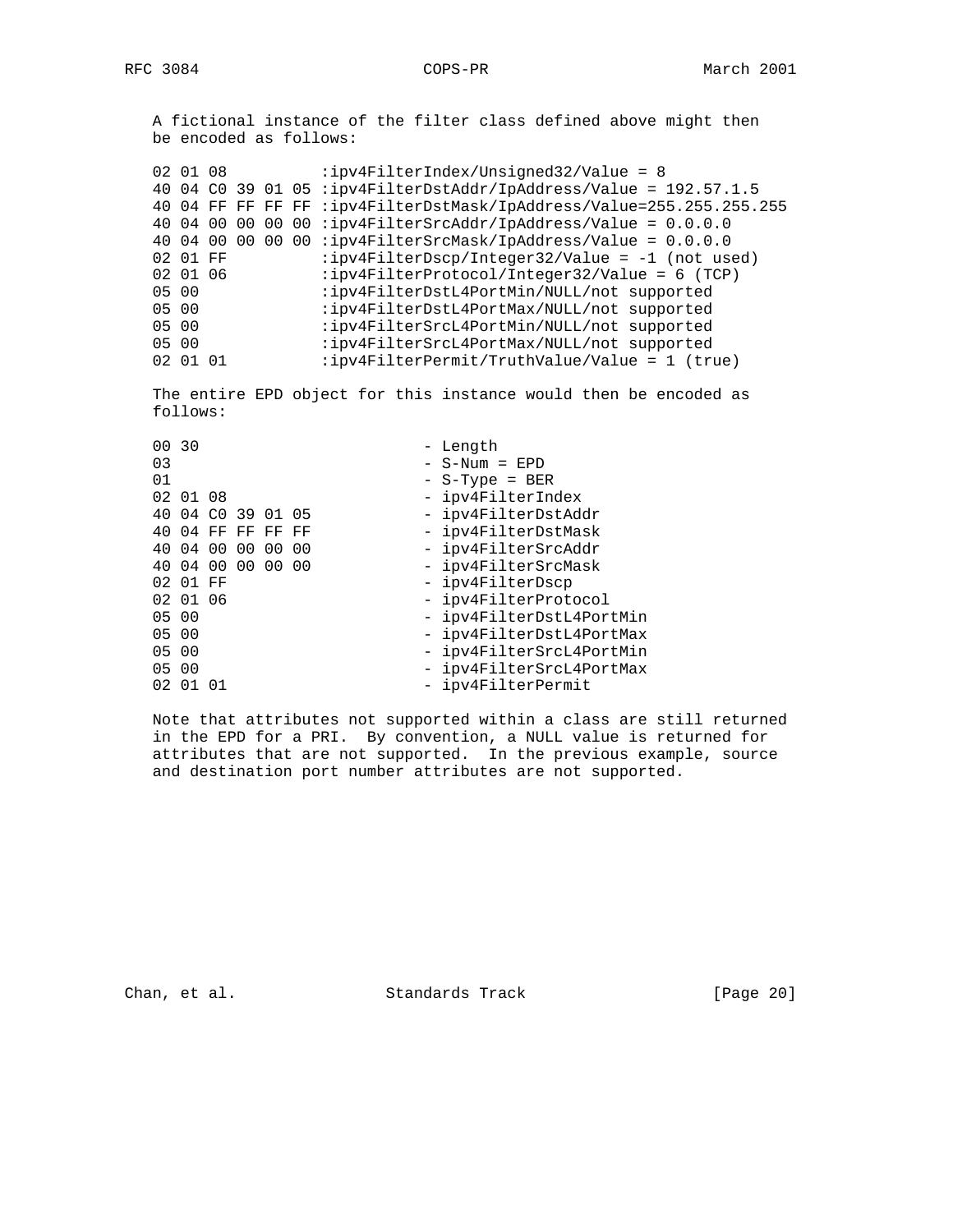# 4.4. Global Provisioning Error Object (GPERR)

 $S-Num = 4$  (GPERR),  $S-Type = 1$  (for BER), Length = 8.

| Length     | $S-Num = GPERR$   $S-Type = BER$ |  |
|------------|----------------------------------|--|
| Error-Code | Error Sub-code                   |  |

 The global provisioning error object has the same format as the Error object in COPS [COPS], except with C-Num and C-Type replaced by the S-Num and S-Type values shown. The global provision error object is used to communicate general errors that do not map to a specific PRC.

The following global error codes are defined:

| availMemLow(1)                                                    |                                                                                                                                                                                                                                                                                |
|-------------------------------------------------------------------|--------------------------------------------------------------------------------------------------------------------------------------------------------------------------------------------------------------------------------------------------------------------------------|
| $available$ $1$ MemExhausted(2)                                   |                                                                                                                                                                                                                                                                                |
| unknownASN.1Taq(3)                                                | - The erroneous tag type SHOULD be<br>specified in the Error Sub-Code field.                                                                                                                                                                                                   |
| maxMsgSizeExeceded(4)<br>unknownError(5)                          | - COPS message (transaction) was too big.                                                                                                                                                                                                                                      |
|                                                                   | maxRequestStatesOpen(6)- No more Request-States can be created<br>by the PEP (in response to a DEC<br>message attempting to open a new<br>Request-State).                                                                                                                      |
| invalidASN.1Length(7)<br>invalidObjectPad(8)<br>unknownPIBData(9) | - An ASN.1 object length was incorrect.<br>- Object was not properly padded.<br>- Some of the data supplied by the PDP is<br>unknown/unsupported by the PEP (but<br>otherwise formatted correctly). PRC<br>specific error codes are to be used to<br>provide more information. |
|                                                                   | unknownCOPSPRObject(10)- Sub-code (octet 2) contains unknown<br>object's S-Num and (octet 3) contains<br>unknown object's S-Type.                                                                                                                                              |
| malformedDecision(11)                                             | - Decision could not be parsed.                                                                                                                                                                                                                                                |

Chan, et al. Standards Track [Page 21]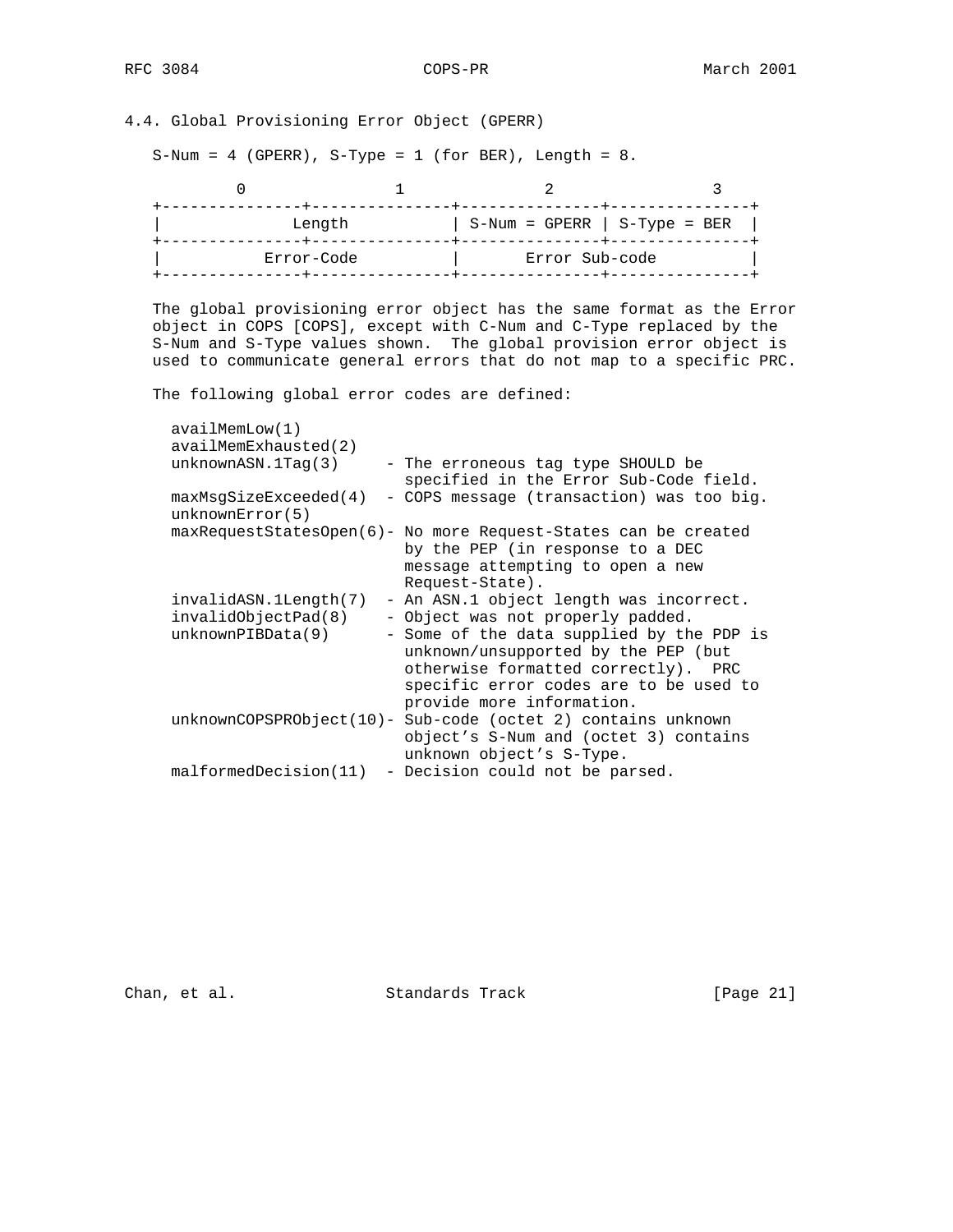# 4.5. PRC Class Provisioning Error Object (CPERR)

 $S-Num = 5$  (CPERR),  $S-Type = 1$  (for BER), Length = 8.

| Length     | $S-Num = CPERR$   $S-Type = BER$ |  |
|------------|----------------------------------|--|
| Error-Code | Error Sub-code                   |  |

 The class-specific provisioning error object has the same format as the Error object in COPS [COPS], except with C-Num and C-Type replaced by the S-Num and S-Type values shown. The class-specific error object is used to communicate errors relating to specific PRCs and MUST have an associated Error PRID Object.

The following Generic Class-Specific errors are defined:

| $priSpaceExhausted(1) -$   | no more instances may currently be                             |
|----------------------------|----------------------------------------------------------------|
|                            | installed in the given class.                                  |
| priInstanceInvalid(2) -    | the specified class instance is                                |
|                            | currently invalid prohibiting                                  |
|                            | installation or removal.                                       |
| $attrValueInvalid(3) -$    | the specified value for identified                             |
|                            | attribute is illegal.                                          |
| $attrValueSupLimited(4) -$ | the specified value for the identified                         |
|                            | attribute is legal but not currently                           |
|                            | supported by the device.                                       |
| $attrEnumSupLimited(5) -$  | the specified enumeration for the                              |
|                            | identified attribute is legal but not                          |
|                            | currently supported by the device.                             |
|                            | attrMaxLengthExceeded(6) - the overall length of the specified |
|                            | value for the identified attribute                             |
|                            | exceeds device limitations.                                    |
| attrReferenceUnknown(7) -  | the class instance specified by the                            |
|                            | policy instance identifier does not                            |
|                            | exist.                                                         |
| $priNotifyOnly(8) -$       | the class is currently only supported                          |
|                            | for use by request or report messages                          |
|                            | prohibiting decision installation.                             |
| $unknownPrc(9)$ -          | attempt to install a PRI of a class not                        |
|                            | supported by PEP.                                              |
| $tooFewAttrs(10) -$        | recyd PRI has fewer attributes than                            |
|                            | required.                                                      |
| invalidAttrType(11) -      | recyd PRI has an attribute of the wrong                        |
|                            | type.                                                          |
|                            |                                                                |

Chan, et al. Standards Track [Page 22]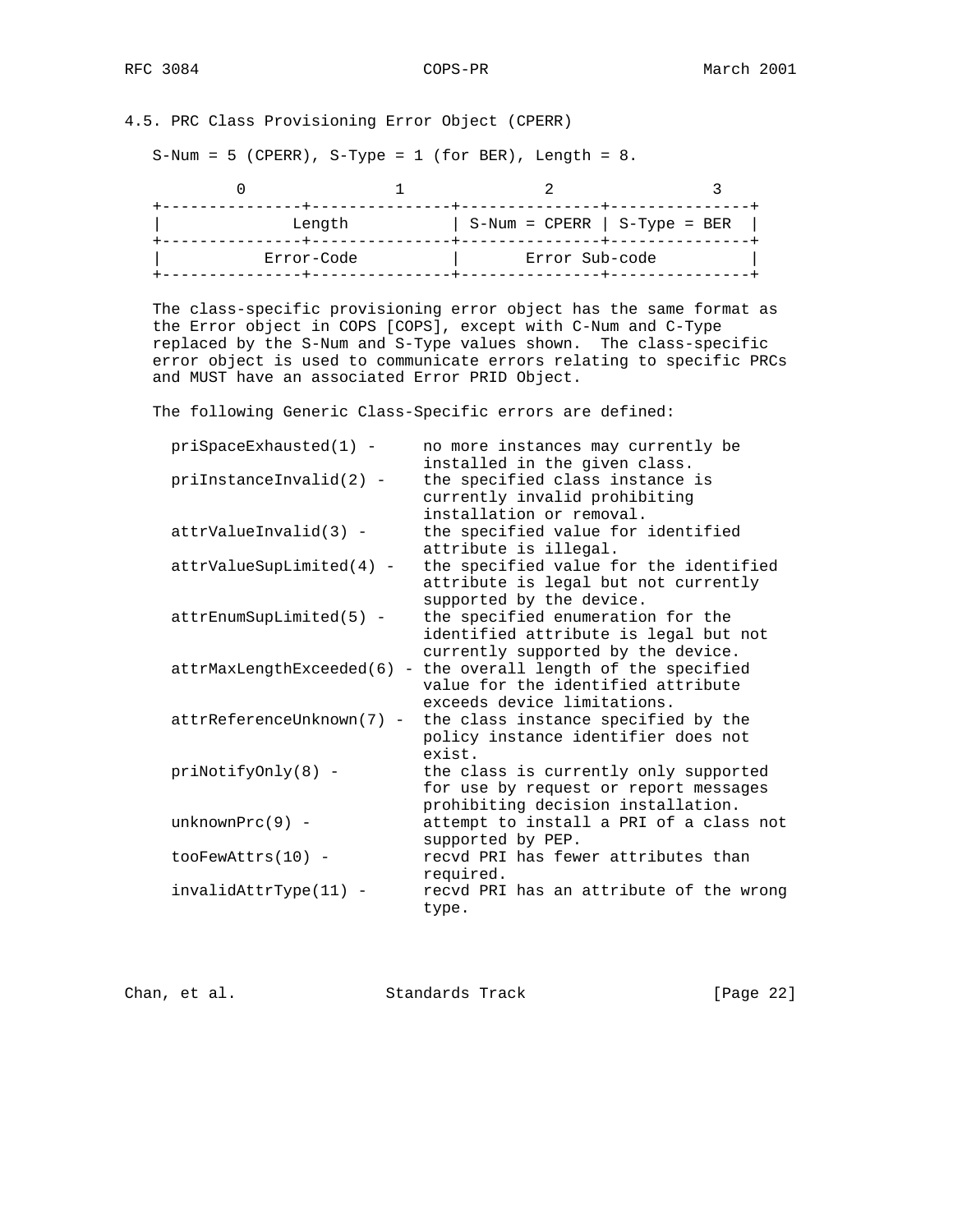| $deletedInRef(12) -$   | deleted PRI is still referenced by    |
|------------------------|---------------------------------------|
|                        | other (non) deleted PRIs              |
| priSpecificError(13) - | the Error Sub-code field contains the |
|                        | PRC specific error code               |

 Where appropriate (errors 3, 4, 5, 6, 7 above) the error sub-code SHOULD identify the OID sub-identifier of the attribute associated with the error.

4.6. Error PRID Object (ErrorPRID)

S-Num = 6 (ErrorPRID), S-Type = 1 (BER), Length = variable.

 This object is used to carry the identifier, or PRID, of a Provisioning Instance that caused an installation error or could not be installed or removed. The identifier is encoded and formatted exactly as in the PRID object as described in section 4.1.

5. COPS-PR Client-Specific Data Formats

 This section describes the format of the named client specific information for the COPS policy provisioning client. ClientSI formats are defined for Decision message's Named Decision Data object, the Request message's Named ClientSI object and Report message's Named ClientSI object. The actual content of the data is defined by the policy information base for a specific provisioning client-type (see below).

5.1. Named Decision Data

 The formats encapsulated by the Named Decision Data object for the policy provisioning client-types depends on the type of decision. Install and Remove are the two types of decisions that dictate the internal format of the COPS Named Decision Data object and require its presence. Install and Remove refer to the 'Install' and 'Remove' Command-Code, respectively, specified in the COPS Decision Flags Object when no Decision Flags are set. The data, in general, is composed of one or more bindings. Each binding associates a PRID object and a EPD object. The PRID object is always present in both install and remove decisions, the EPD object MUST be present in the case of an install decision and MUST NOT be present in the case of a remove decision.

Chan, et al. Standards Track [Page 23]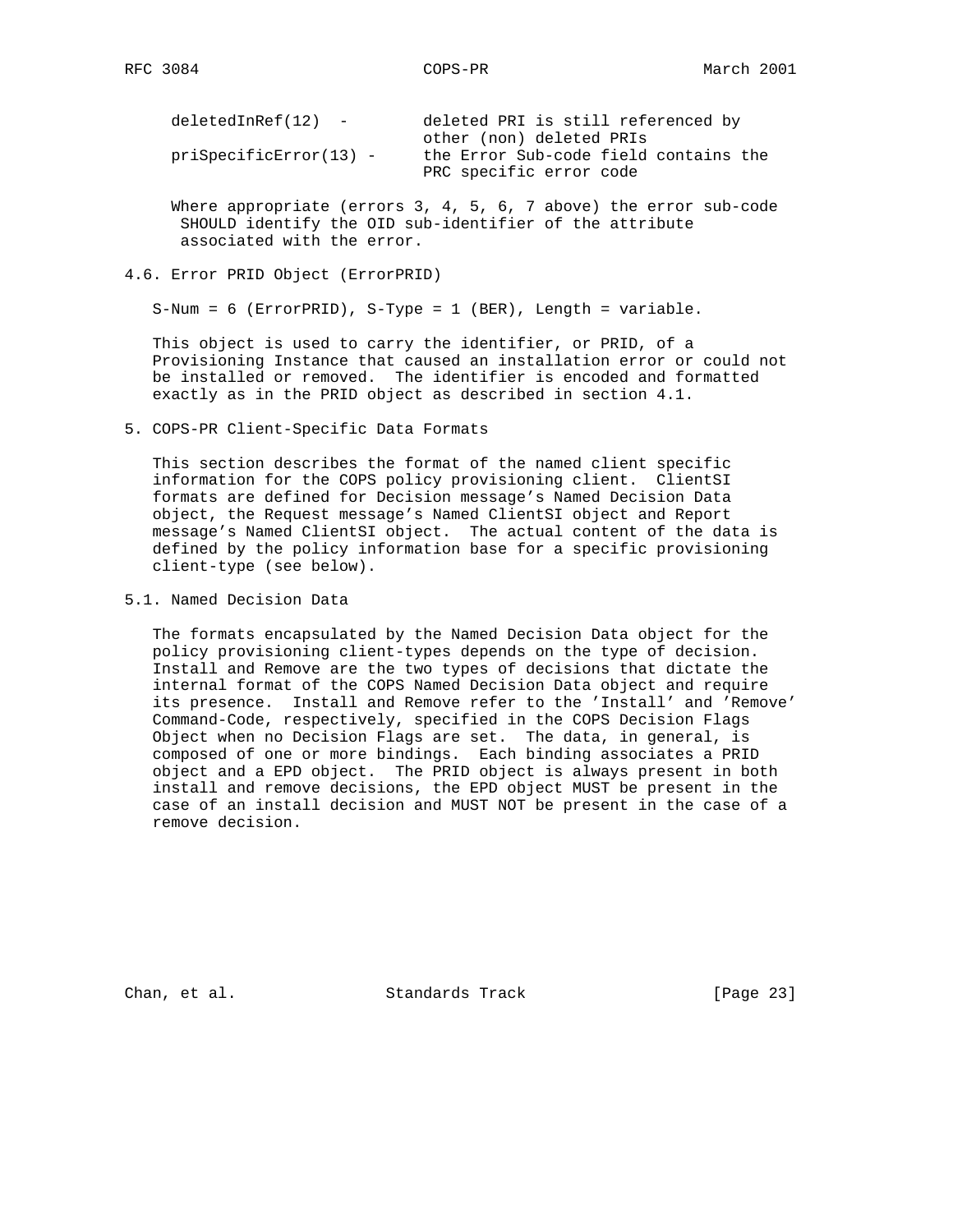The format for this data is encapsulated within the COPS Named Decision Data object as follows: <Named Decision Data> ::= <<Install Decision> | <Remove Decision>> <Install Decision> ::= \*(<PRID> <EPD>)

<Remove Decision> ::= \*(<PRID>|<PPRID>)

 Note that PRID objects in a Remove Decision may specify PRID prefix values. Explicit and implicit deletion of installed policies is supported by a client. Install Decision data MUST be explicit (i.e., PRID prefix values are illegal and MUST be rejected by a client).

### 5.2. ClientSI Request Data

 The provisioning client request data will use same bindings as described above. The format for this data is encapsulated in the COPS Named ClientSI object as follows:

<Named ClientSI: Request> ::= <\*(<PRID> <EPD>)>

5.3. Policy Provisioning Report Data

 The COPS Named ClientSI object is used in the RPT message in conjunction with the accompanying COPS Report Type object to encapsulate COPS-PR report information from the PEP to the PDP. Report types can be 'Success' or 'Failure', indicating to the PDP that a particular set of provisioning policies has been either successfully or unsuccessfully installed/removed on the PEP, or 'Accounting'.

5.3.1. Success and Failure Report-Type Data Format

 Report-types can be 'Success' or 'Failure' indicating to the PDP that a particular set of provisioning policies has been either successfully or unsuccessfully installed/removed on the PEP. The provisioning report data consists of the bindings described above and global and specific error/warning information. Specific errors are associated with a particular instance. For a 'Success' Report-Type, a specific error is an indication of a warning related to a specific policy that has been installed, but that is not fully implemented (e.g., its parameters have been approximated) as identified by the ErrorPRID object. For a 'Failure' Report-Type, this is an error code specific to a binding, again, identified by the ErrorPRID object. Specific errors may also include regular <PRID><EPD> bindings to

Chan, et al. Standards Track [Page 24]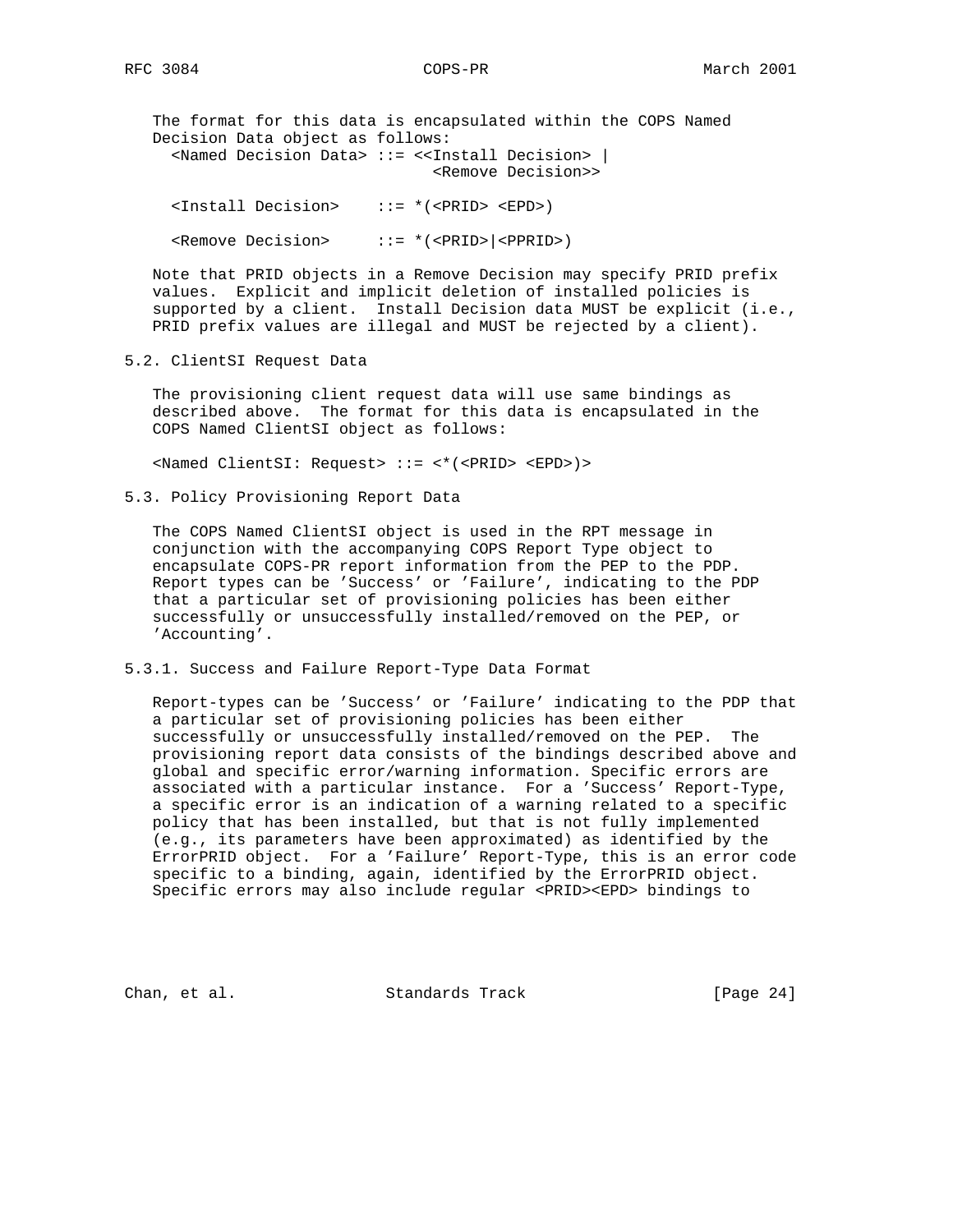carry additional information in a generic manner so that the specific errors/warnings may be more verbosely described and associated with the erroneous ErrorPRID object.

 Global errors are not tied to a specific ErrorPRID. In a 'Success' RPT message, a global error is an indication of a general warning at the PEP level (e.g., memory low). In a 'Failure' RPT message, this is an indication of a general error at the PEP level (e.g., memory exhausted).

 In the case of a 'Failure' Report-Type the PEP MUST report at least the first error and SHOULD report as many errors as possible. In this case the PEP MUST roll-back its configuration to the last good transaction before the erroneous Decision message was received.

 The format for this data is encapsulated in the COPS Named ClientSI object as follows:

<Named ClientSI: Report> ::= <[<GPERR>] \*(<report>)>

<report> ::= <ErrorPRID> <CPERR> \*(<PRID><EPD>)

5.3.2. Accounting Report-Type Data Format

 Additionally, reports can be used to carry accounting information when specifying the 'Accounting' Report-Type. This accounting report message will typically carry statistical or event information related to the installed configuration for use at the PDP. This information is encoded as one or more <PRID><EPD> bindings that generally describe the accounting information being reported from the PEP to the PDP.

 The format for this data is encapsulated in the COPS Named ClientSI object as follows:

<Named ClientSI: Report> ::= <\*(<PRID><EPD>)>

 NOTE: RFC 2748 defines an optional Accounting-Timer (AcctTimer) object for use in the COPS Client-Accept message. Periodic accounting reports for COPS-PR clients are also obligated to be paced by this timer. Periodic accounting reports SHOULD NOT be generated by the PEP more frequently than the period specified by the COPS AcctTimer. Thus, the period between new accounting reports SHOULD be greater-than or equal-to the period specified (if specified) in the AcctTimer. If no AcctTimer object is specified by the PDP, then there are no constraints imposed on the PEP's accounting interval.

Chan, et al. Standards Track [Page 25]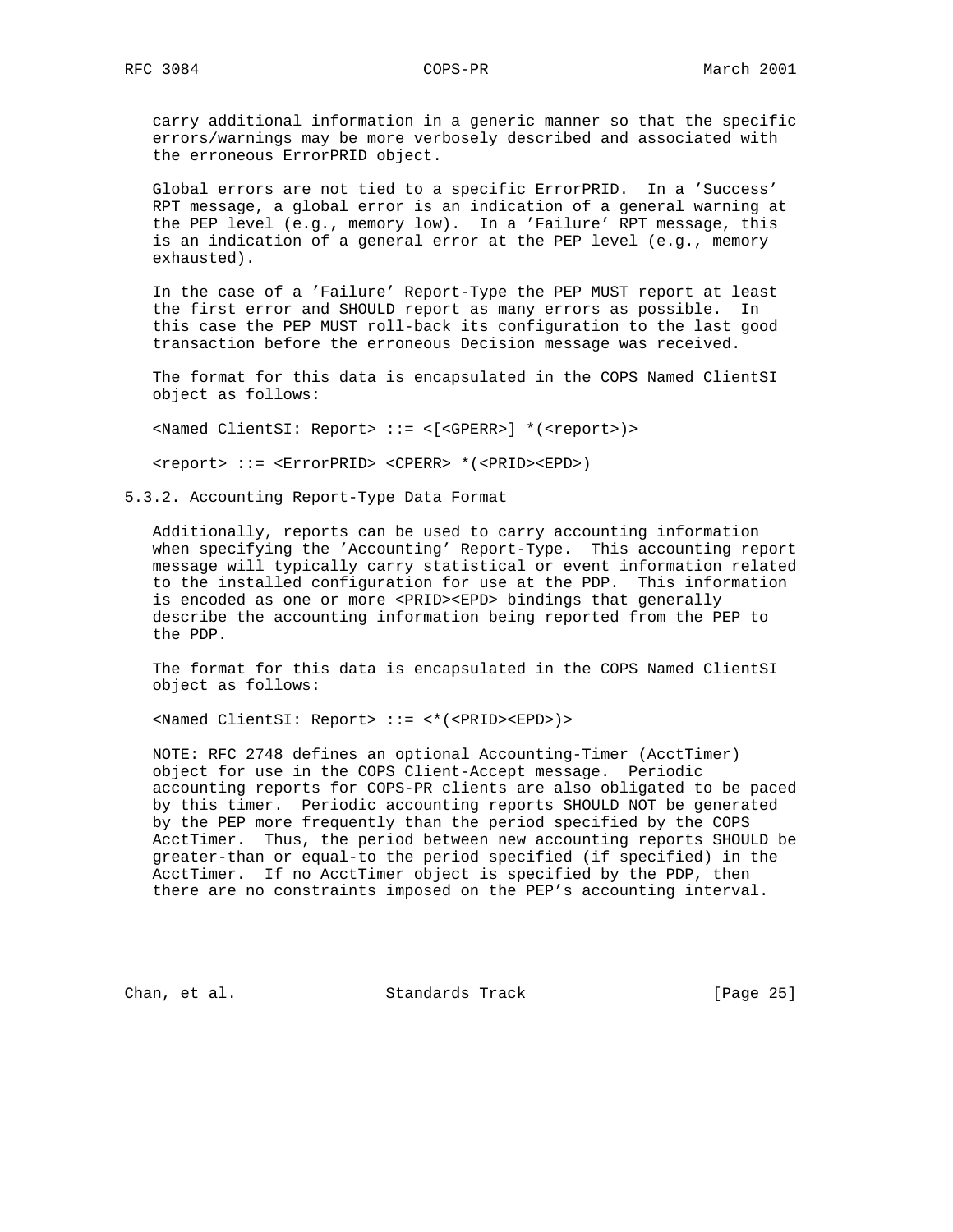### 6. Common Operation

 This section describes, in general, typical exchanges between a PDP and Policy Provisioning COPS client.

 First, a TCP connection is established between the client and server and the PEP sends a Client-Open message specifying a COPS- PR client-type (use of the ClientSI object within the Client-Open message is currently undefined for COPS-PR clients). If the PDP supports the specified provisioning client-type, the PDP responds with a Client-Accept (CAT) message. If the client-type is not supported, a Client-Close (CC) message is returned by the PDP to the PEP, possibly identifying an alternate server that is known to support the policy for the provisioning client-type specified.

 After receiving the CAT message, the PEP can send requests to the server. The REQ from a policy provisioning client contains a COPS 'Configuration Request' context object and, optionally, any relevant named client specific information from the PEP. The information provided by the PEP should include available client resources (e.g., supported classes/attributes) and default policy configuration information as well as incarnation data on existing policy. The configuration request message from a provisioning client serves two purposes. First, it is a request to the PDP for any provisioning configuration data which the PDP may currently have that is suitable for the PEP, such as access control filters, etc., given the information the PEP specified in its REQ. Also, the configuration request effectively opens a channel that will allow the PDP to asynchronously send policy data to the PEP, as the PDP decides is necessary, as long as the PEP keeps its request state open (i.e., as long as the PEP does not send a DRQ with the request state's Client Handle). This asynchronous data may be new policy data or an update to policy data sent previously. Any relevant changes to the PEP's internal state can be communicated to the PDP by the PEP sending an updated REQ message. The PEP is free to send such updated REQ messages at any time after a CAT message to communicate changes in its local state.

 After the PEP sends a REQ, if the PDP has Policy Provisioning policy configuration information for the client, that information is returned to the client in a DEC message containing the Policy Provisioning client policy data within the COPS Named Decision Data object and specifying an "Install" Command-Code in the Decision Flags object. If no filters are defined, the DEC message will simply specify that there are no filters using the "NULL Decision" Command- Code in the Decision Flags object. As the PEP MUST specify a Client Handle in the request message, the PDP MUST process the Client Handle and copy it in the corresponding decision message. A DEC message

Chan, et al. Standards Track [Page 26]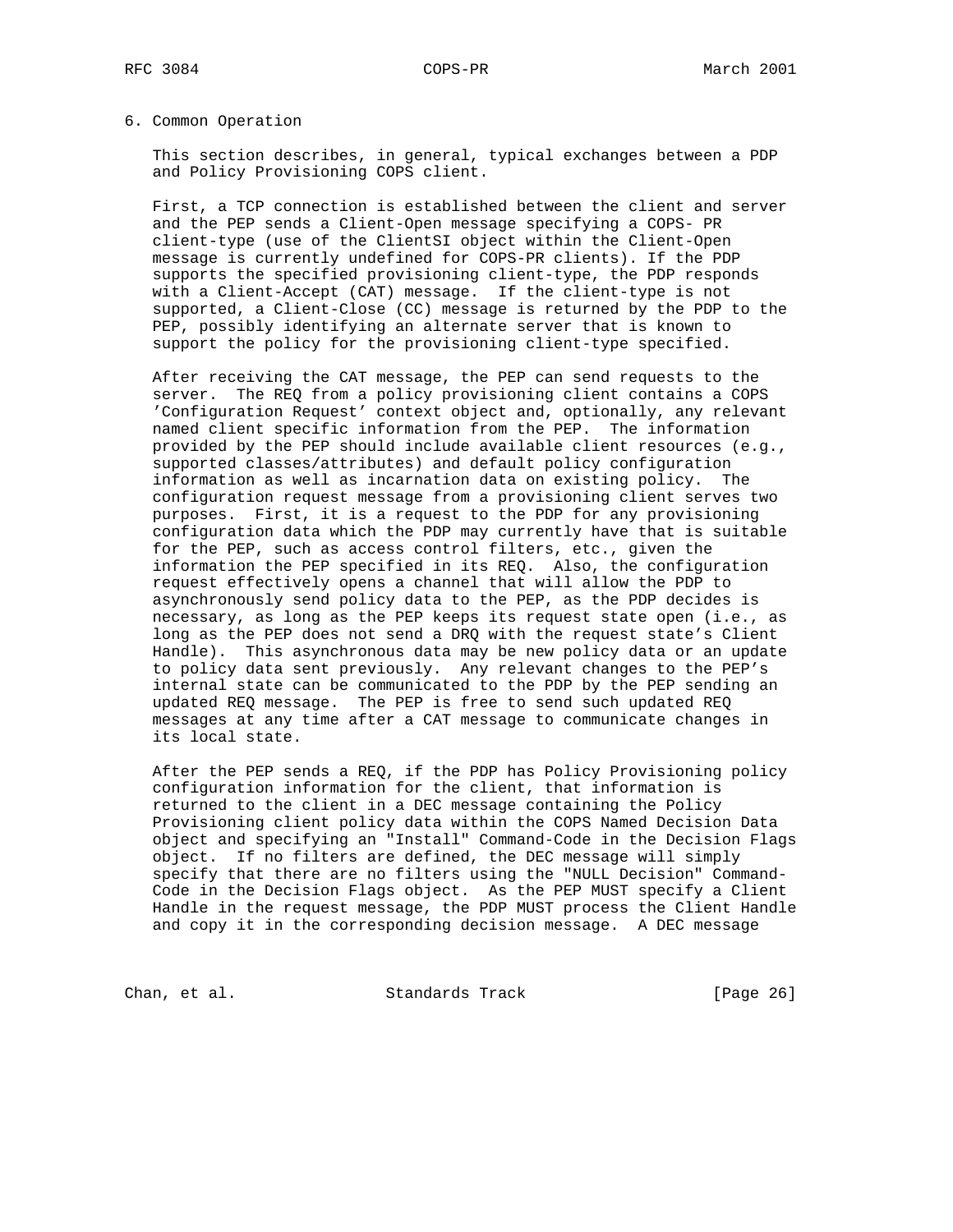MUST be issued by the PDP with the Solicited Message Flag set in the COPS message header, regardless of whether or not the PDP has any configuration information for the PEP at the time of the request. This is to prevent the PEP from timing out the REQ and deleting the Client Handle.

 The PDP can then add new policy data or update/delete existing configurations by sending subsequent unsolicited DEC message(s) to the PEP, with the same Client Handle. Previous configurations installed on the PEP are updated by the PDP by simply re-installing the same instance of configuration information again (effectively overwriting the old data). The PEP is responsible for removing the Client handle when it is no longer needed, for example when an interface goes down, and informing the PDP that the Client Handle is to be deleted via the COPS DRQ message.

 For Policy Provisioning purposes, access state, and access requests to the policy server can be initiated by other sources besides the PEP. Examples of other sources include attached users requesting network services via a web interface into a central management application, or H.323 servers requesting resources on behalf of a user for a video conferencing application. When such a request is accepted, the edge device affected by the decision (the point where the flow is to enter the network) needs to be informed of the decision. Since the PEP in the edge device did not initiate the request, the specifics of the request, e.g., flowspec, packet filter, and PHB to apply, needs to be communicated to the PEP by the PDP. This information is sent to the PEP using the Decision message containing Policy Provisioning Named Decision Data objects in the COPS Decision object as specified. Any updates to the state information, for example in the case of a policy change or call tear down, is communicated to the PEP by subsequent unsolicited DEC messages containing the same Client Handle and the updated Policy Provisioning request state. Updates can specify that policy data is to be installed, deleted, or updated (re-installed).

 PDPs may also command the PEP to open a new Request State or delete an exiting one by issuing a decision with the Decision Flags object's Request-State flag set. If the command-code is "install", then the PDP is commanding the PEP to create a new Request State, and therefore issue a new REQ message specifying a new Client Handle or otherwise issue a "Failure" RPT specifying the appropriate error condition. Each request state represents an independent and logically non-overlapping namespace, identified by the Client Handle, on which transactions (a.k.a., configuration installations, deletions, updates) may be performed. Other existing Request States will be unaffected by the new request state as they are independent (thus, no instances of configuration data within one Request State

Chan, et al. Standards Track [Page 27]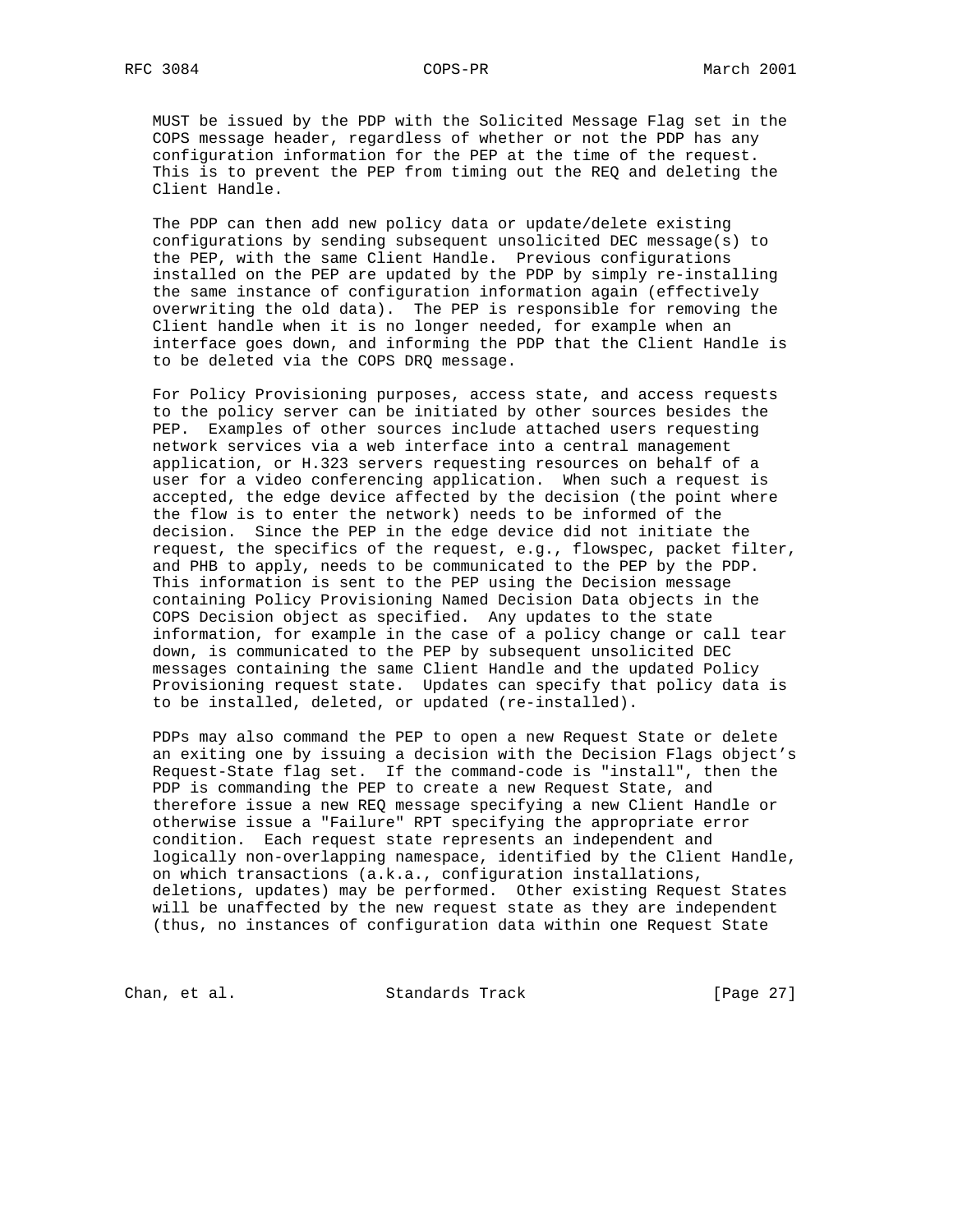can be affected by DECs for another Request State as identified by the Client Handle). If the command-code is "Remove", then the PDP is commanding the PEP to delete the existing Request-State specified by the DEC message's Client Handle, thereby causing the PEP to issue a DRQ message for this Handle.

 The PEP MUST acknowledge a DEC message and specify what action was taken by sending a RPT message with a "Success" or "Failure" Report- Type object with the Solicited Message Flag set in the COPS message header. This serves as an indication to the PDP that the requestor (e.g., H.323 server) can be notified whether the request has been accepted by the network or not. If the PEP needs to reject the DEC operation for any reason, a RPT message is sent with a Report-Type with the value "Failure" and optionally a Client Specific Information object specifying the policy data that was rejected. Under such solicited report failure conditions, the PEP MUST always rollback to its previously installed (good) state as if the DEC never occurred. The PDP is then free to modify its decision and try again.

 The PEP can report to the PDP the current status of any installed request state when appropriate. This information is sent in a Report-State (RPT) message with the "Accounting" flag set. The request state that is being reported is identified via the associated Client Handle in the report message.

 Finally, Client-Close (CC) messages are used to cancel the corresponding Client-Open message. The CC message informs the other side that the client-type specified is no longer supported.

### 7. Fault Tolerance

 When communication is lost between PEP and PDP, the PEP attempts to re-establish the TCP connection with the PDP it was last connected to. If that server cannot be reached, then the PEP attempts to connect to a secondary PDP, assumed to be manually configured (or otherwise known) at the PEP.

 When a connection is finally re-established with a PDP, the PEP sends a OPN message with a <LastPDPAddr> object providing the address of the most recent PDP for which it is still caching decisions. If no decisions are being cached on the PEP (due to reboot or TTL timeout of state) the PEP MUST NOT include the last PDP address information. Based on this object, the PDP may request the PEP to re-synch its current state information (by issuing a COPS SSQ message). If, after re-connecting, the PDP does not request synchronization, the client can assume the server recognizes it and the current state at the PEP is correct, so a REQ message need not be sent. Still, any state changes which occurred at the PEP that the PEP could not communicate

Chan, et al. Standards Track [Page 28]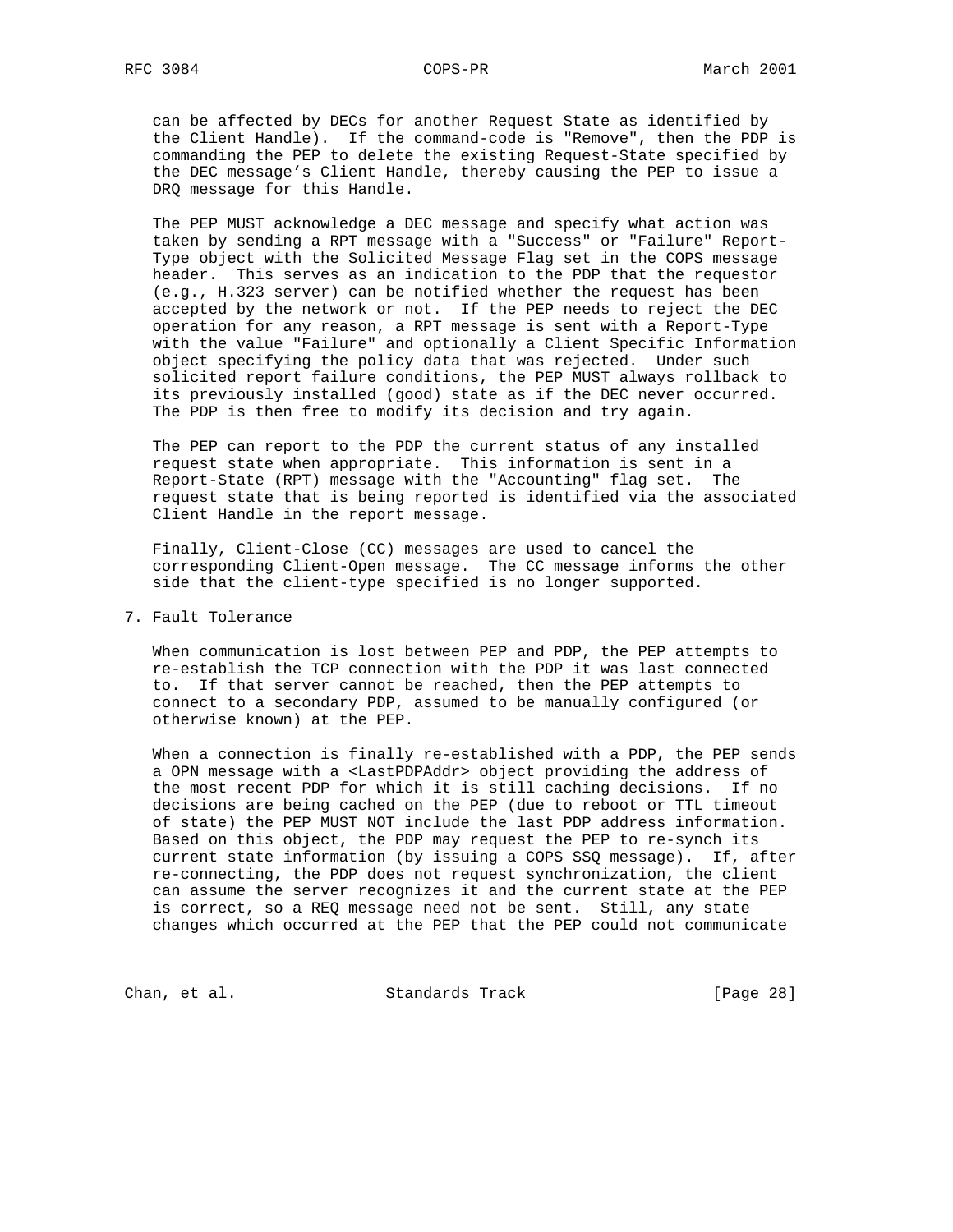to the PDP due to communication having been lost, MUST be reported to the PDP via the PEP sending an updated REQ message. Whenever re synchronization is requested, the PEP MUST reissue any REQ messages for all known Request-States and the PDP MUST issue DEC messages to delete either individual PRIDs or prefixes as appropriate to ensure a consistent known state at the PEP.

 While the PEP is disconnected from the PDP, the active request-state at the PEP is to be used for policy decisions. If the PEP cannot re-connect in some pre-specified period of time, all installed Request-States are to be deleted and their associated Handles removed. The same holds true for the PDP; upon detecting a failed TCP connection, the time-out timer is started for all Request-States associated with the PEP and these states are removed after the administratively specified period without a connection.

8. Security Considerations

 The COPS protocol [COPS], from which this document derives, describes the mandatory security mechanisms that MUST be supported by all COPS implementations. These mandatory security mechanisms are used by the COPS protocol to transfer opaque information from PEP to PDP and vice versa in an authenticated and secure manner. COPS for Policy Provisioning simply defines a structure for this opaque information already carried by the COPS protocol. As such, the security mechanisms described for the COPS protocol will also be deployed in a COPS-PR environment, thereby ensuring the integrity of the COPS-PR information being communicated. Furthermore, in order to fully describe a practical set of structured data for use with COPS-PR, a PIB (Policy Information Base) will likely be written in a separate document. The authors of such a PIB document need to be aware of the security concerns associated with the specific data they have defined. These concerns MUST be fully specified in the security considerations section of the PIB document along with the required security mechanisms for transporting this newly defined data.

9. IANA Considerations

 COPS for Policy Provisioning follows the same IANA considerations for COPS objects as the base COPS protocol [COPS]. COPS-PR has defined one additional Decision Flag value of 0x02, extending the COPS base protocol only by this one value. No new COPS Client- Types are defined by this document.

 COPS-PR also introduces a new object number space with each object being identified by its S-Num and S-Type value pair. These objects are encapsulated within the existing COPS Named ClientSI or Named Decision Data objects [COPS] and, therefore, do not conflict with any

Chan, et al. Standards Track [Page 29]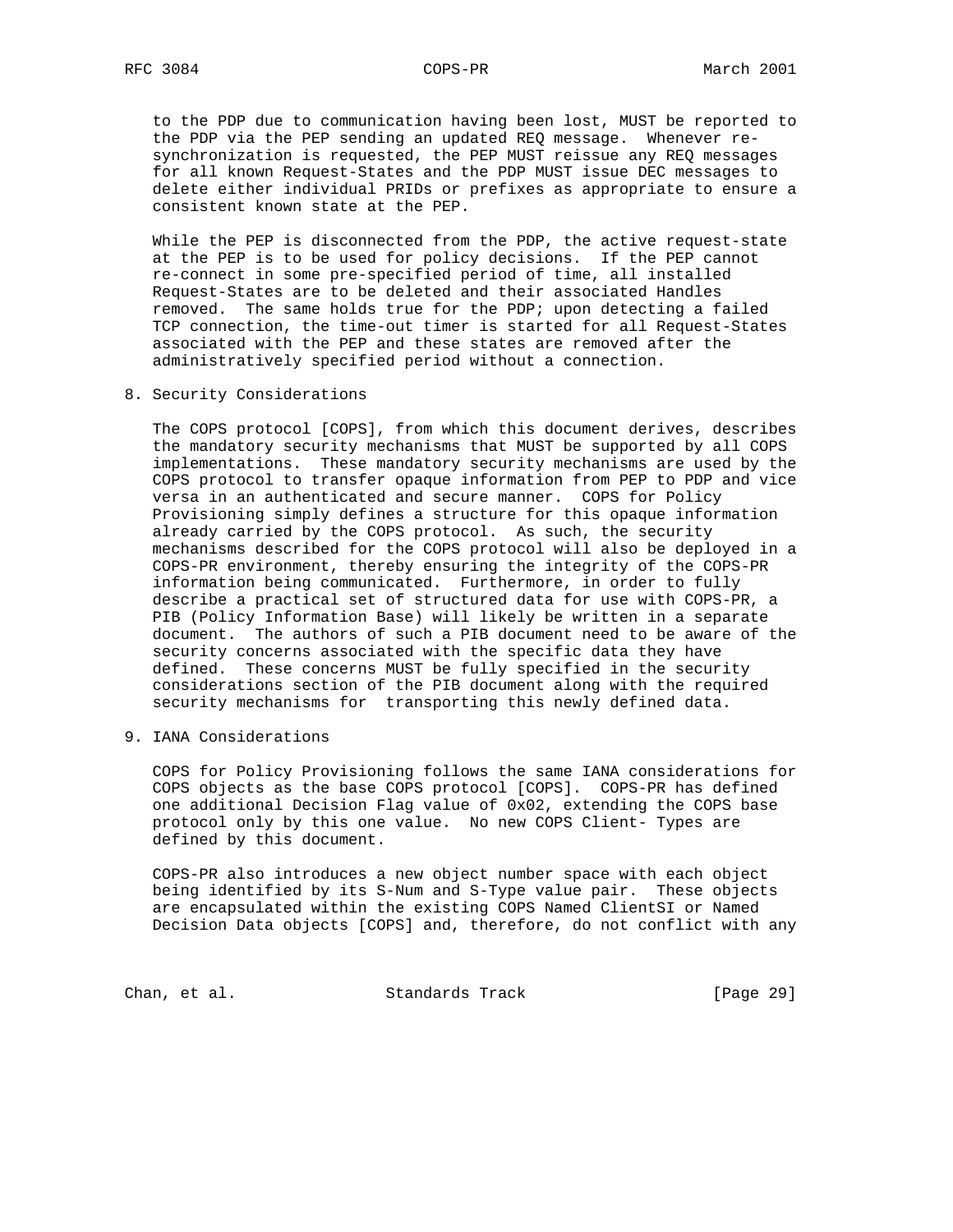assigned numbers in the COPS base protocol. Additional S-Num and S- Type pairs can only be added to COPS-PR using the IETF Consensus rule as defined in [IANA]. These two numbers are always to be treated as a pair, with one or more S-Types defined per each S-Num. This document defines the S-Num values 1-6 and the S-Type 1 for each of these six values (note that the S-Type value of 2 is reserved for transport of XML encoded data). A listing of all the S-Num and S- Type pairs defined by this document can be found in sections 4.1-4.6.

 Likewise, additional Global Provisioning error codes and Class- Specific Provisioning error codes defined for COPS-PR can only be added with IETF Consensus. This document defines the Global Provisioning error code values 1-11 in section 4.4 for the Global Provisioning Error Object (GPERR). This document also defines the Class-Specific error code values 1-13 in section 4.5 for the Class Provisioning Error Object (CPERR).

10. Acknowledgements

 This document has been developed with active involvement from a number of sources. The authors would specifically like to acknowledge the valuable input given by Michael Fine, Scott Hahn, and Carol Bell.

- 11. References
	- [COPS] Boyle, J., Cohen, R., Durham, D., Herzog, S., Raja, R. and A. Sastry, "The COPS (Common Open Policy Service) Protocol", RFC 2748, January 2000.
	- [RAP] Yavatkar, R., Pendarakis, D. and R. Guerin, "A Framework for Policy Based Admission Control", RFC 2753, January 2000.
	- [COPRSVP] Boyle, J., Cohen, R., Durham, D., Herzog, S., Raja, R. and A. Sastry, "COPS usage for RSVP", RFC 2749, January 2000.
	- [ASN1] Information processing systems Open Systems Interconnection, "Specification of Abstract Syntax Notation One (ASN.1)", International Organization for Standardization, International Standard 8824, December 1987.
	- [BER] Information processing systems Open Systems Interconnection - Specification of Basic Encoding Rules for Abstract Syntax Notation One (ASN.1), International Organization for Standardization. International Standard 8825, (December, 1987).

Chan, et al. Standards Track [Page 30]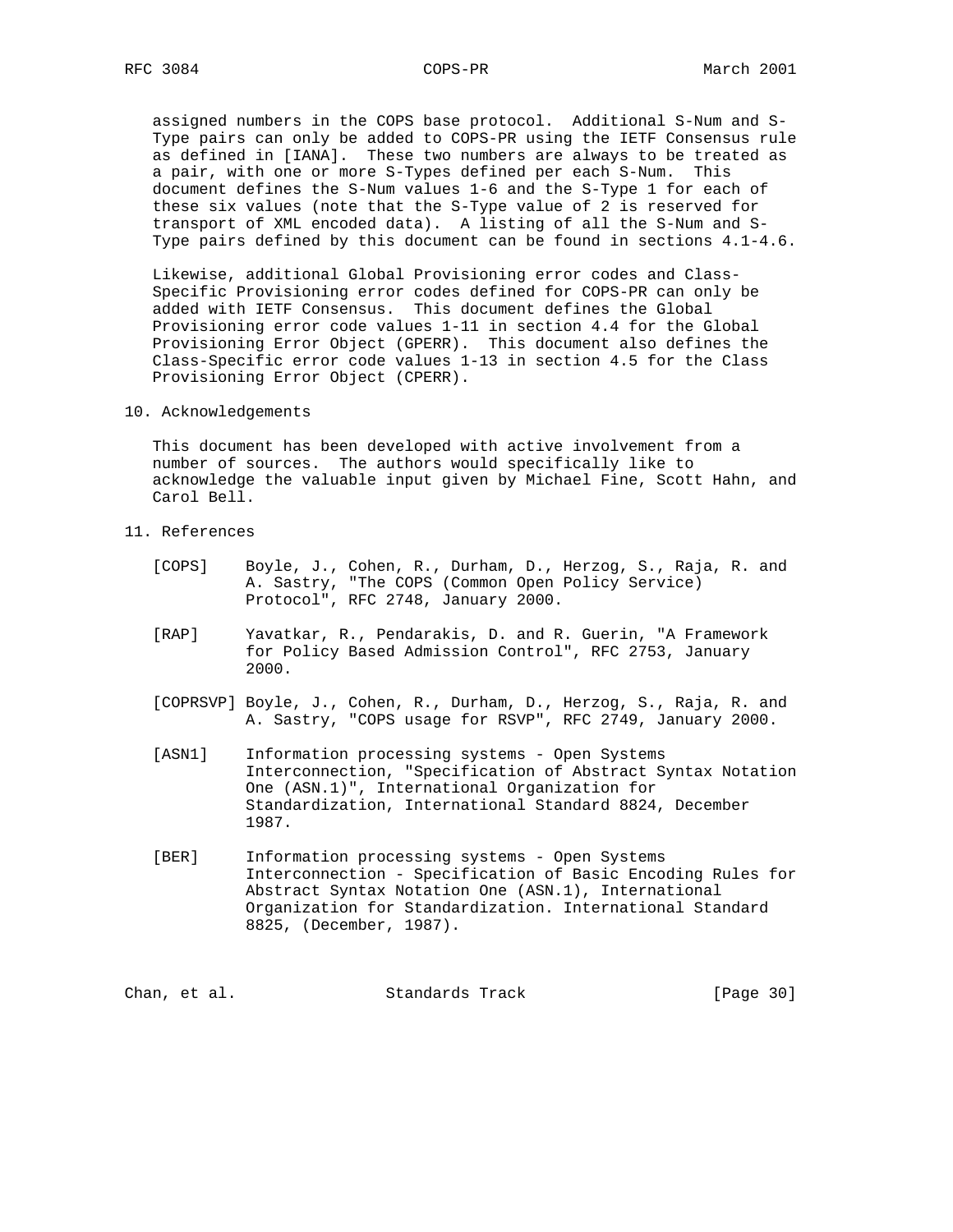- [RFC2475] Blake, S., Black, D., Carlson, M., Davies, E., Wang, Z. and W. Weiss, "An Architecture for Differentiated Service," RFC 2475, December 1998.
- [SPPI] McCloghrie, K., Fine, M., Seligson, J., Chan, K., Hahn, S., Sahita, R., Smith, A. and F. Reichmeyer, "Structure of Policy Provisioning Information SPPI", Work in Progress.
- [V2SMI] McCloghrie, K., Perkins, D., Schoenwaelder, J., Case, J., Rose, M. and S. Waldbusser, "Structure of Management Information Version 2(SMIv2)", STD 58, RFC 2578, April 1999.
- [RFC2234] Crocker, D. and P. Overell, "Augmented BNF for Syntax Specifications: ABNF", RFC 2234, November 1997.
- [IANA] Alvestrand, H. and T. Narten, "Guidelines for writing an IANA Considerations Section in RFCs", BCP 26, RFC 2434, October 1998.
- [URN] Moats, R., "Uniform Resource Names (URN) Syntax", RFC 2141, May 1997.
- [XML] World Wide Web Consortium (W3C), "Extensible Markup Language (XML)," W3C Recommendation, February, 1998, http://www.w3.org/TR/1998/REC-xml-19980210.

Chan, et al. Standards Track [Page 31]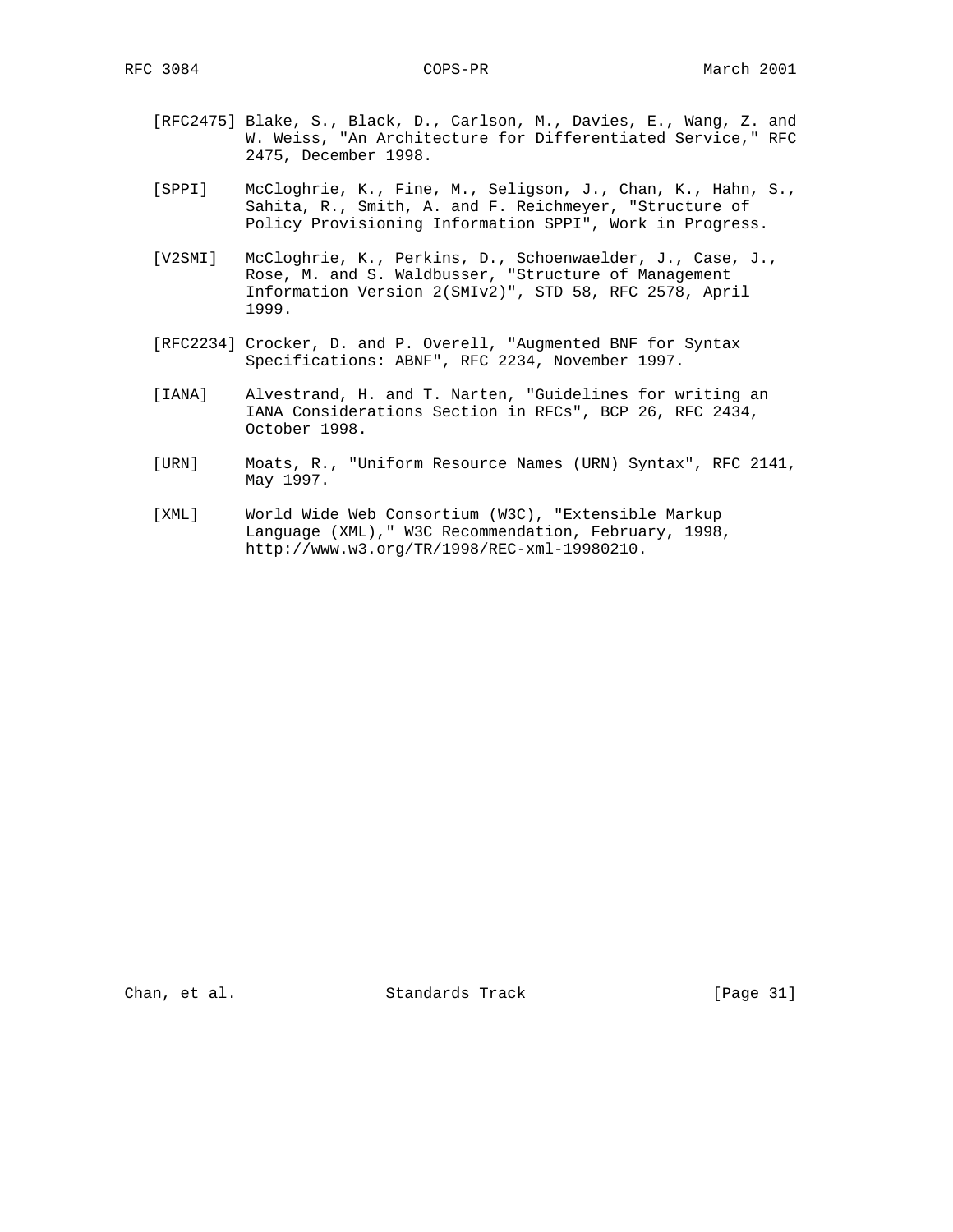12. Authors' Addresses

 Kwok Ho Chan Nortel Networks, Inc. 600 Technology Park Drive Billerica, MA 01821

 Phone: (978) 288-8175 EMail: khchan@nortelnetworks.com

 David Durham Intel 2111 NE 25th Avenue Hillsboro, OR 97124

 Phone: (503) 264-6232 Email: david.durham@intel.com

 Silvano Gai Cisco Systems, Inc. 170 Tasman Dr. San Jose, CA 95134-1706

 Phone: (408) 527-2690 EMail: sgai@cisco.com

 Shai Herzog IPHighway Inc. 69 Milk Street, Suite 304 Westborough, MA 01581

 Phone: (914) 654-4810 EMail: Herzog@iphighway.com

Keith McCloghrie

 Phone: (408) 526-5260 EMail: kzm@cisco.com

Chan, et al. Standards Track [Page 32]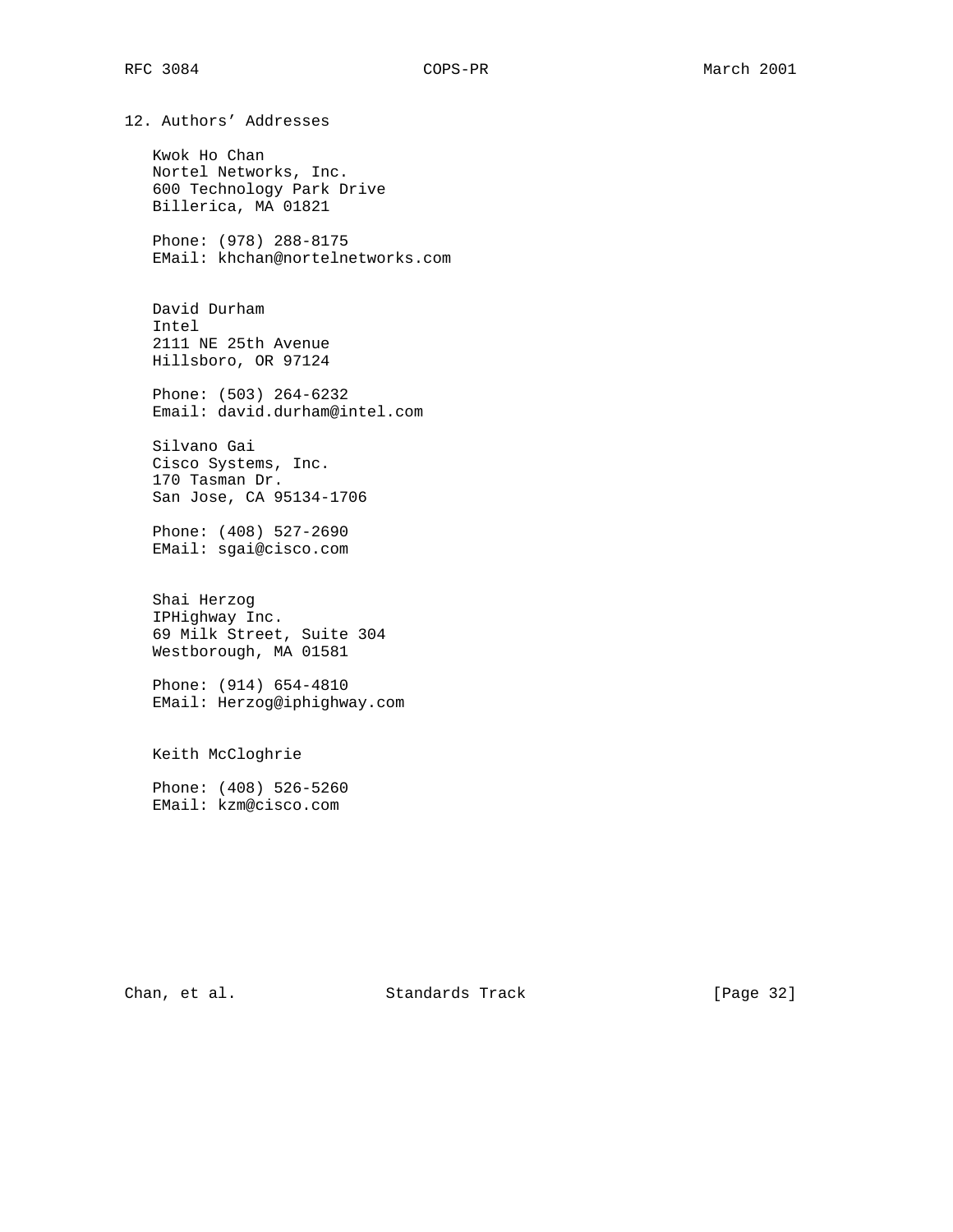Francis Reichmeyer PFN, Inc. University Park at MIT 26 Landsdowne Street Cambridge, MA 02139

 Phone: (617) 494 9980 EMail: franr@pfn.com

 John Seligson Nortel Networks, Inc. 4401 Great America Parkway Santa Clara, CA 95054

 Phone: (408) 495-2992 Email: jseligso@nortelnetworks.com

Raj Yavatkar

 Phone: (503) 264-9077 EMail: raj.yavatkar@intel.com

 Andrew Smith Allegro Networks 6399 San Ignacio Ave. San Jose, CA 95119, USA

EMail: andrew@allegronetworks.com

Chan, et al. Standards Track [Page 33]